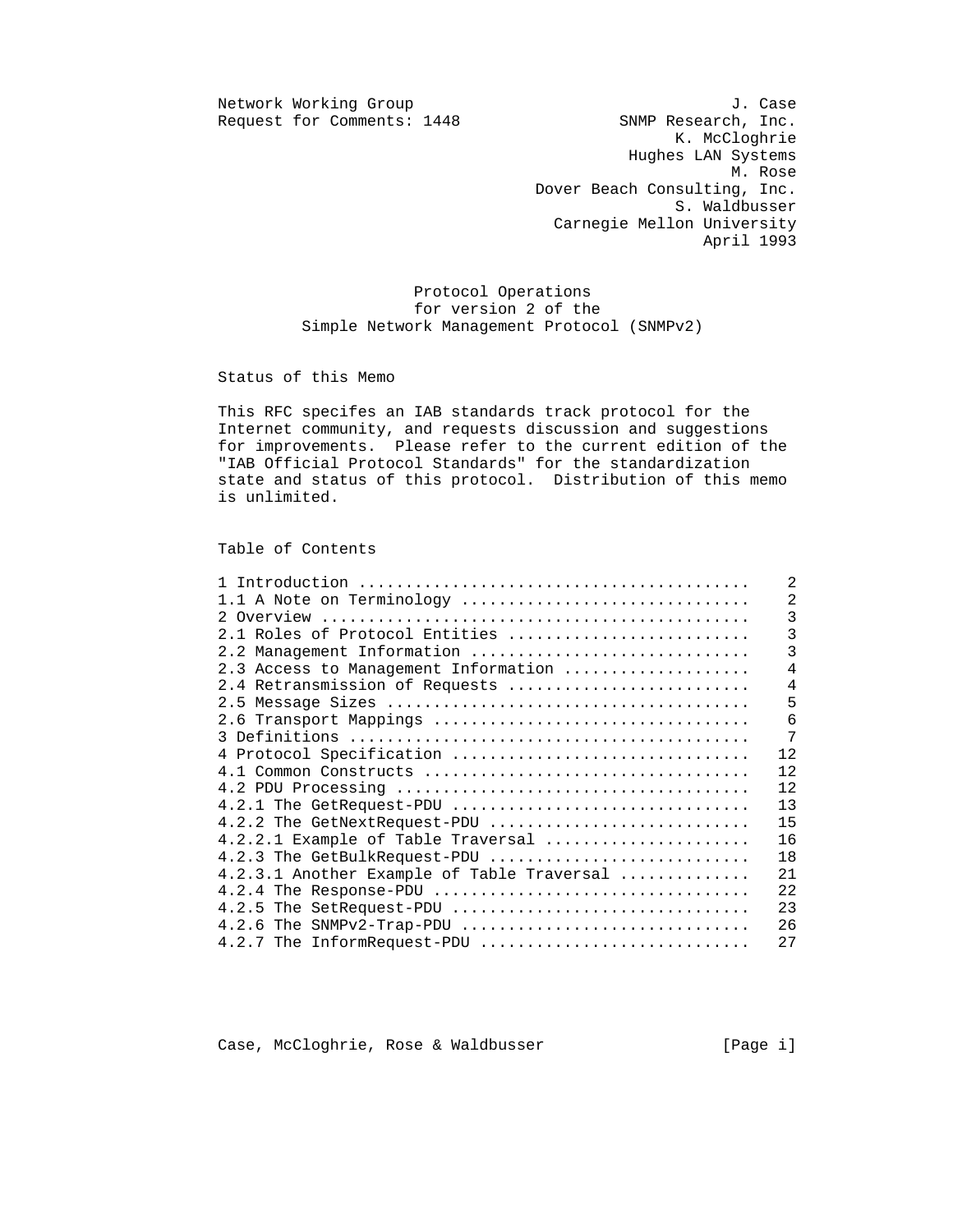| RFC 1448 |                           | Protocol Operations for SNMPv2 |  |  | April 1993 |
|----------|---------------------------|--------------------------------|--|--|------------|
|          |                           |                                |  |  |            |
|          |                           |                                |  |  | 33         |
|          | 7 Security Considerations |                                |  |  | 35         |
|          |                           |                                |  |  |            |

Case, McCloghrie, Rose & Waldbusser [Page 1]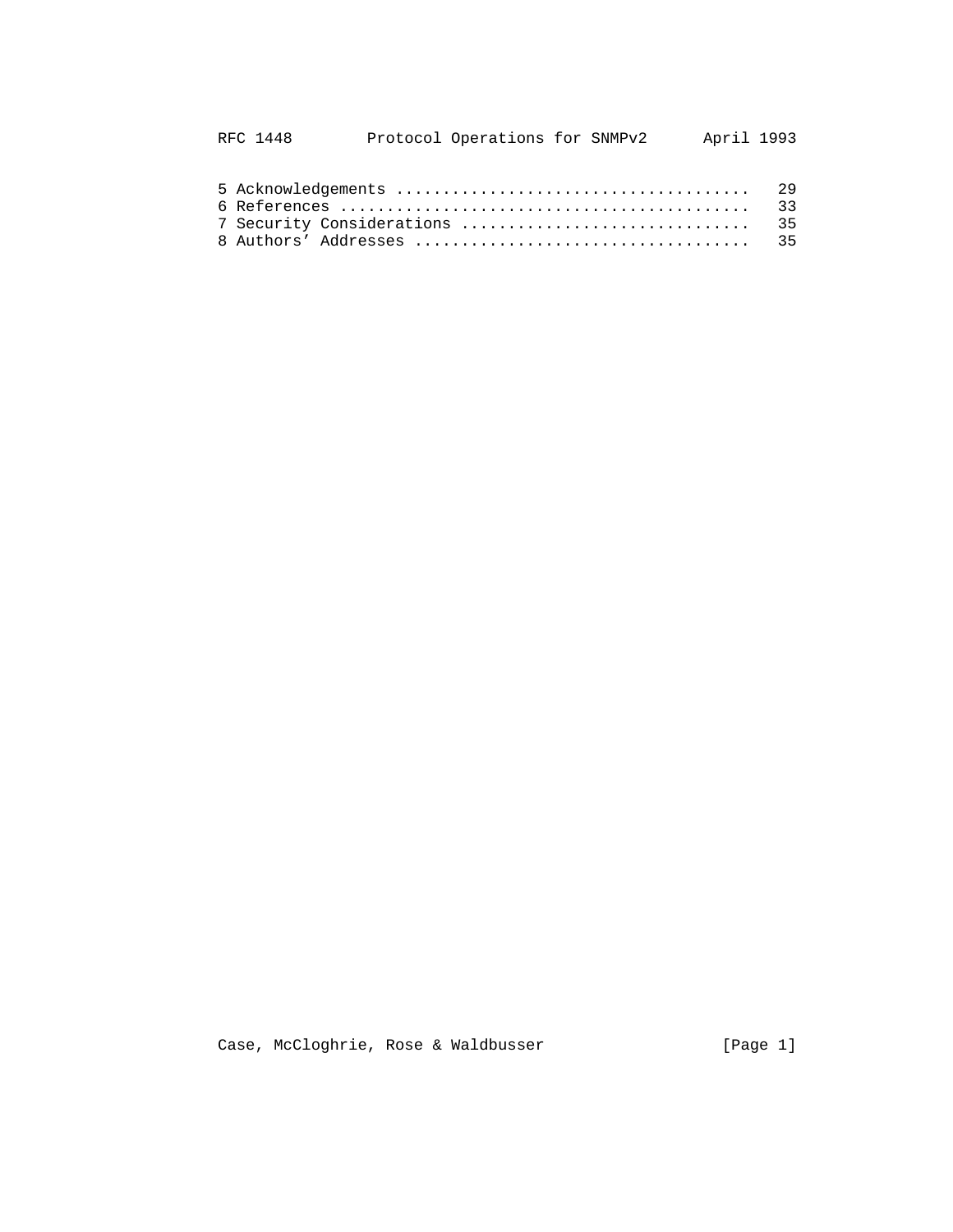1. Introduction

 A network management system contains: several (potentially many) nodes, each with a processing entity, termed an agent, which has access to management instrumentation; at least one management station; and, a management protocol, used to convey management information between the agents and management stations. Operations of the protocol are carried out under an administrative framework which defines both authentication and authorization policies.

 Network management stations execute management applications which monitor and control network elements. Network elements are devices such as hosts, routers, terminal servers, etc., which are monitored and controlled through access to their management information.

 Management information is viewed as a collection of managed objects, residing in a virtual information store, termed the Management Information Base (MIB). Collections of related objects are defined in MIB modules. These modules are written using a subset of OSI's Abstract Syntax Notation One (ASN.1) [1], termed the Structure of Management Information (SMI) [2].

 The management protocol, version 2 of the Simple Network Management Protocol, provides for the exchange of messages which convey management information between the agents and the management stations. The form of these messages is a message "wrapper" which encapsulates a Protocol Data Unit (PDU). The form and meaning of the "wrapper" is determined by an administrative framework which defines both authentication and authorization policies.

 It is the purpose of this document, Protocol Operations for SNMPv2, to define the operations of the protocol with respect to the sending and receiving of the PDUs.

### 1.1. A Note on Terminology

 For the purpose of exposition, the original Internet-standard Network Management Framework, as described in RFCs 1155, 1157, and 1212, is termed the SNMP version 1 framework (SNMPv1). The current framework is termed the SNMP version 2 framework (SNMPv2).

Case, McCloghrie, Rose & Waldbusser (Page 2)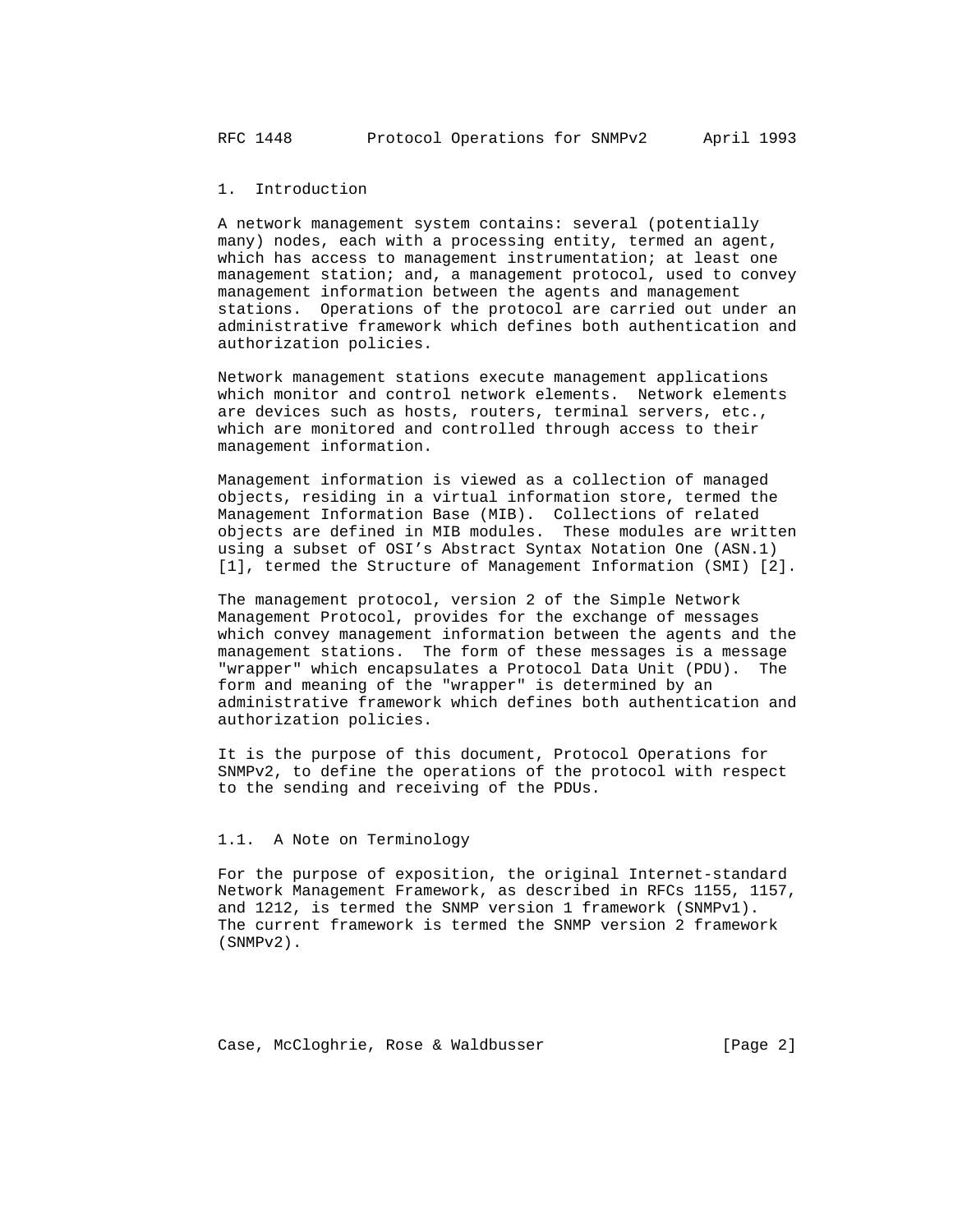RFC 1448 Protocol Operations for SNMPv2 April 1993

2. Overview

2.1. Roles of Protocol Entities

 A SNMPv2 entity may operate in a manager role or an agent role.

 A SNMPv2 entity acts in an agent role when it performs SNMPv2 management operations in response to received SNMPv2 protocol messages (other than an inform notification) or when it sends trap notifications.

 A SNMPv2 entity acts in a manager role when it initiates SNMPv2 management operations by the generation of SNMPv2 protocol messages or when it performs SNMPv2 management operations in response to received trap or inform notifications.

 A SNMPv2 entity may support either or both roles, as dictated by its implementation and configuration. Further, a SNMPv2 entity can also act in the role of a proxy agent, in which it appears to be acting in an agent role, but satisfies management requests by acting in a manager role with a remote entity. The use of proxy agents and the transparency principle that defines their behavior is described in [3].

#### 2.2. Management Information

 The term, variable, refers to an instance of a non-aggregate object type defined according to the conventions set forth in the SMI [2] or the textual conventions based on the SMI [4]. The term, variable binding, normally refers to the pairing of the name of a variable and its associated value. However, if certain kinds of exceptional conditions occur during processing of a retrieval request, a variable binding will pair a name and an indication of that exception.

A variable-binding list is a simple list of variable bindings.

 The name of a variable is an OBJECT IDENTIFIER which is the concatenation of the OBJECT IDENTIFIER of the corresponding object-type together with an OBJECT IDENTIFIER fragment identifying the instance. The OBJECT IDENTIFIER of the corresponding object-type is called the OBJECT IDENTIFIER

Case, McCloghrie, Rose & Waldbusser (Page 3)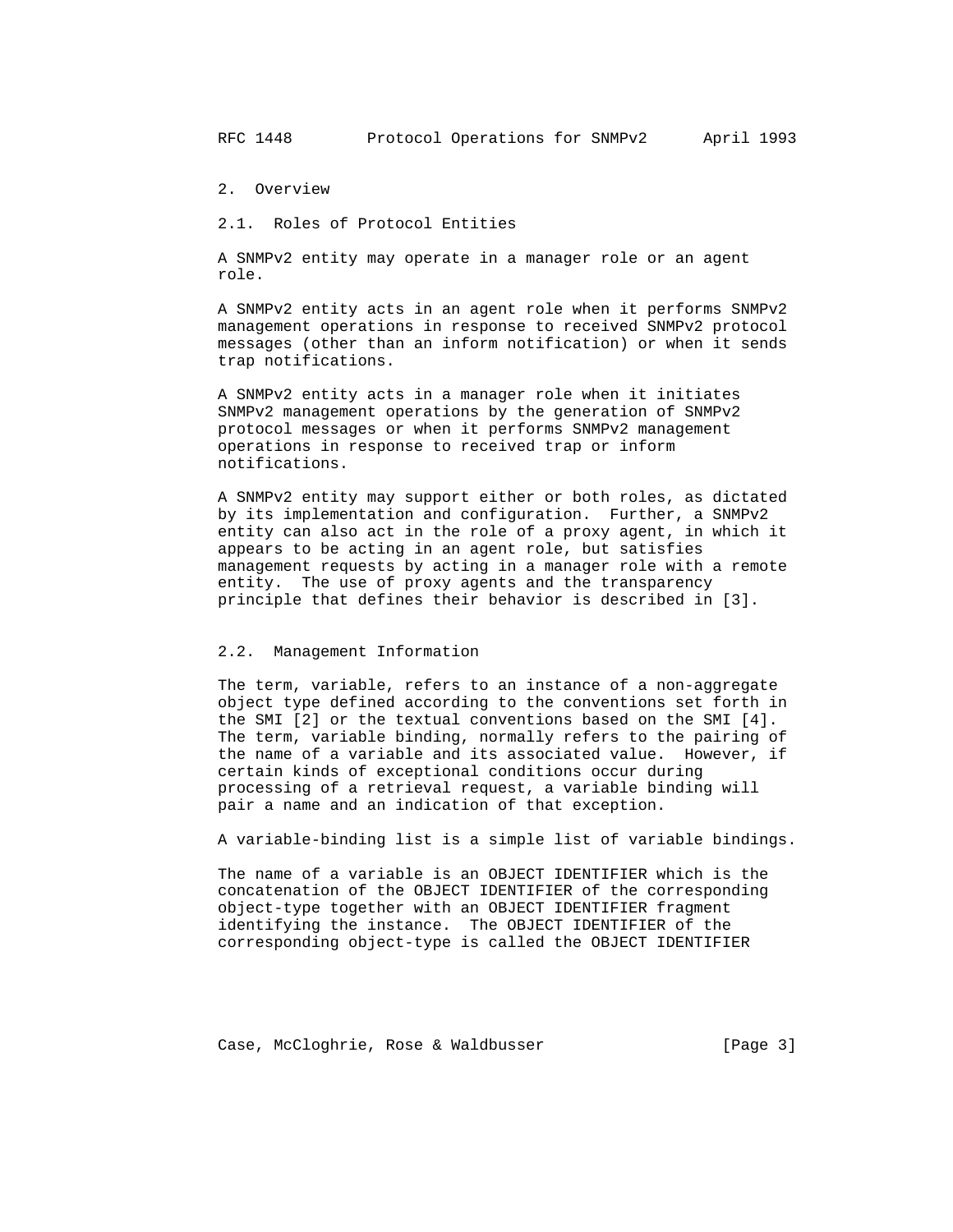prefix of the variable.

#### 2.3. Access to Management Information

 Three types of access to management information are provided by the protocol. One type is a request-response interaction, in which a SNMPv2 entity, acting in a manager role, sends a request to a SNMPv2 entity, acting in an agent role, and the latter SNMPv2 entity then responds to the request. This type is used to retrieve or modify management information associated with the managed device.

 A second type is also a request-response interaction, in which a SNMPv2 entity, acting in a manager role, sends a request to a SNMPv2 entity, also acting in a manager role, and the latter SNMPv2 entity then responds to the request. This type is used to notify a SNMPv2 entity, acting in a manager role, of management information associated with another SNMPv2 entity, also acting in a manager role.

 The third type of access is an unconfirmed interaction, in which a SNMPv2 entity, acting in an agent role, sends a unsolicited message, termed a trap, to a SNMPv2 entity, acting in a manager role, and no response is returned. This type is used to notify a SNMPv2 entity, acting in a manager role, of an exceptional situation, which has resulted in changes to management information associated with the managed device.

### 2.4. Retransmission of Requests

 For all types of request in this protocol, the receiver is required under normal circumstances, to generate and transmit a response to the originator of the request. Whether or not a request should be retransmitted if no corresponding response is received in an appropriate time interval, is at the discretion of the application originating the request. This will normally depend on the urgency of the request. However, such an application needs to act responsibly in respect to the frequency and duration of re-transmissions.

Case, McCloghrie, Rose & Waldbusser [Page 4]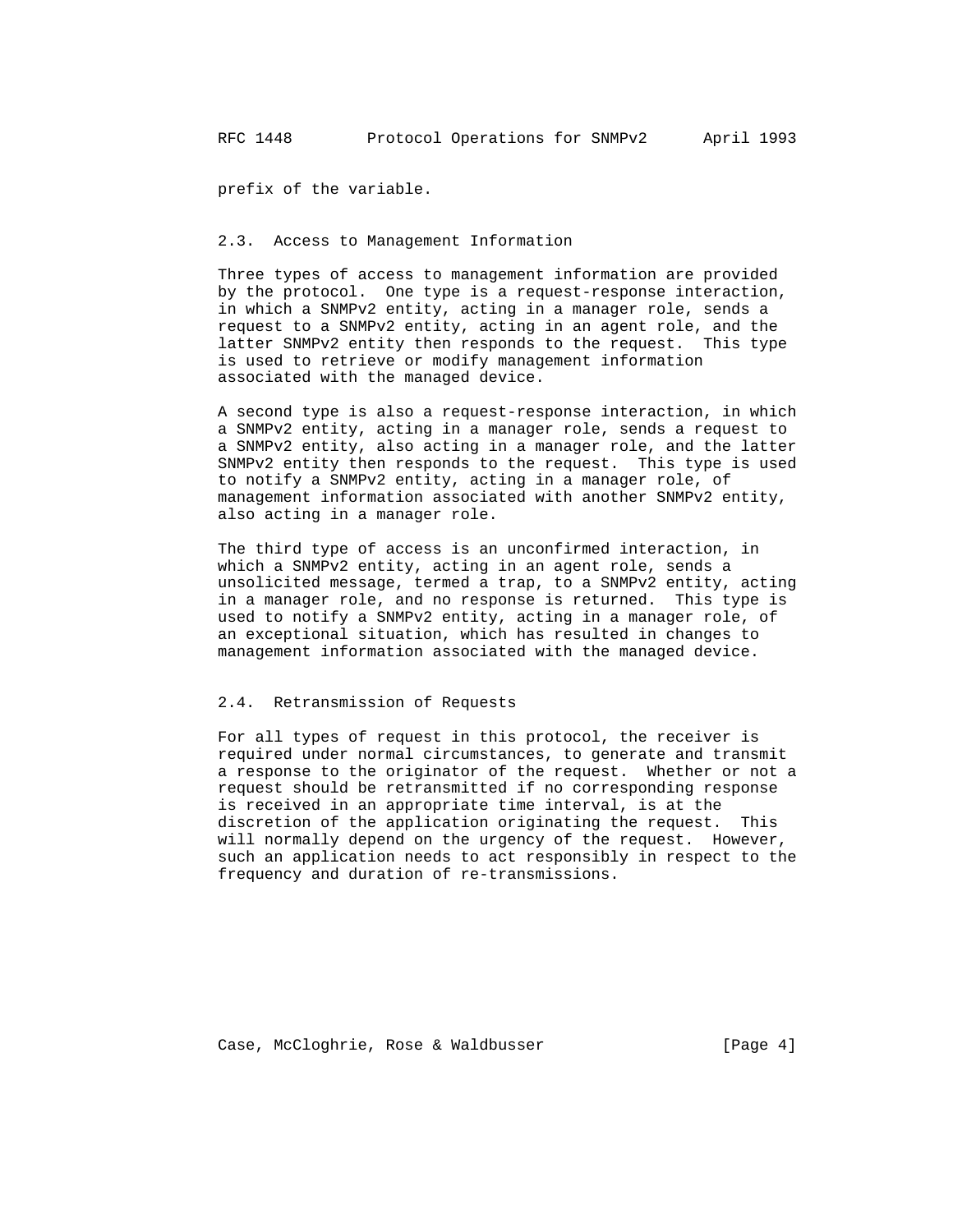2.5. Message Sizes

 The maximum size of a SNMPv2 message is limited the minimum of:

- (1) the maximum message size which the destination SNMPv2 entity can accept; and,
- (2) the maximum message size which the source SNMPv2 entity can generate.

 The former is indicated by partyMaxMessageSize[5] of the destination party. The latter is imposed by implementation specific local constraints.

 Each transport mapping for the SNMPv2 indicates the minimum message size which a SNMPv2 implementation must be able to produce or consume. Although implementations are encouraged to support larger values whenever possible, a conformant implementation must never generate messages larger than allowed by the receiving SNMPv2 entity.

 One of the aims of the GetBulkRequest-PDU, specified in this protocol, is to minimize the number of protocol exchanges required to retrieve a large amount of management information. As such, this PDU type allows a SNMPv2 entity acting in a manager role to request that the response be as large as possible given the constraints on message sizes. These constraints include the limits on the size of messages which the SNMPv2 entity acting in an agent role can generate, and the SNMPv2 entity acting in a manager role can receive.

 However, it is possible that such maximum sized messages may be larger than the Path MTU of the path across the network traversed by the messages. In this situation, such messages are subject to fragmentation. Fragmentation is generally considered to be harmful [6], since among other problems, it leads to a decrease in the reliability of the transfer of the messages. Thus, a SNMPv2 entity which sends a GetBulkRequest-PDU must take care to set its parameters accordingly, so as to reduce the risk of fragmentation. In particular, under conditions of network stress, only small values should be used for max-repetitions.

Case, McCloghrie, Rose & Waldbusser (Page 5)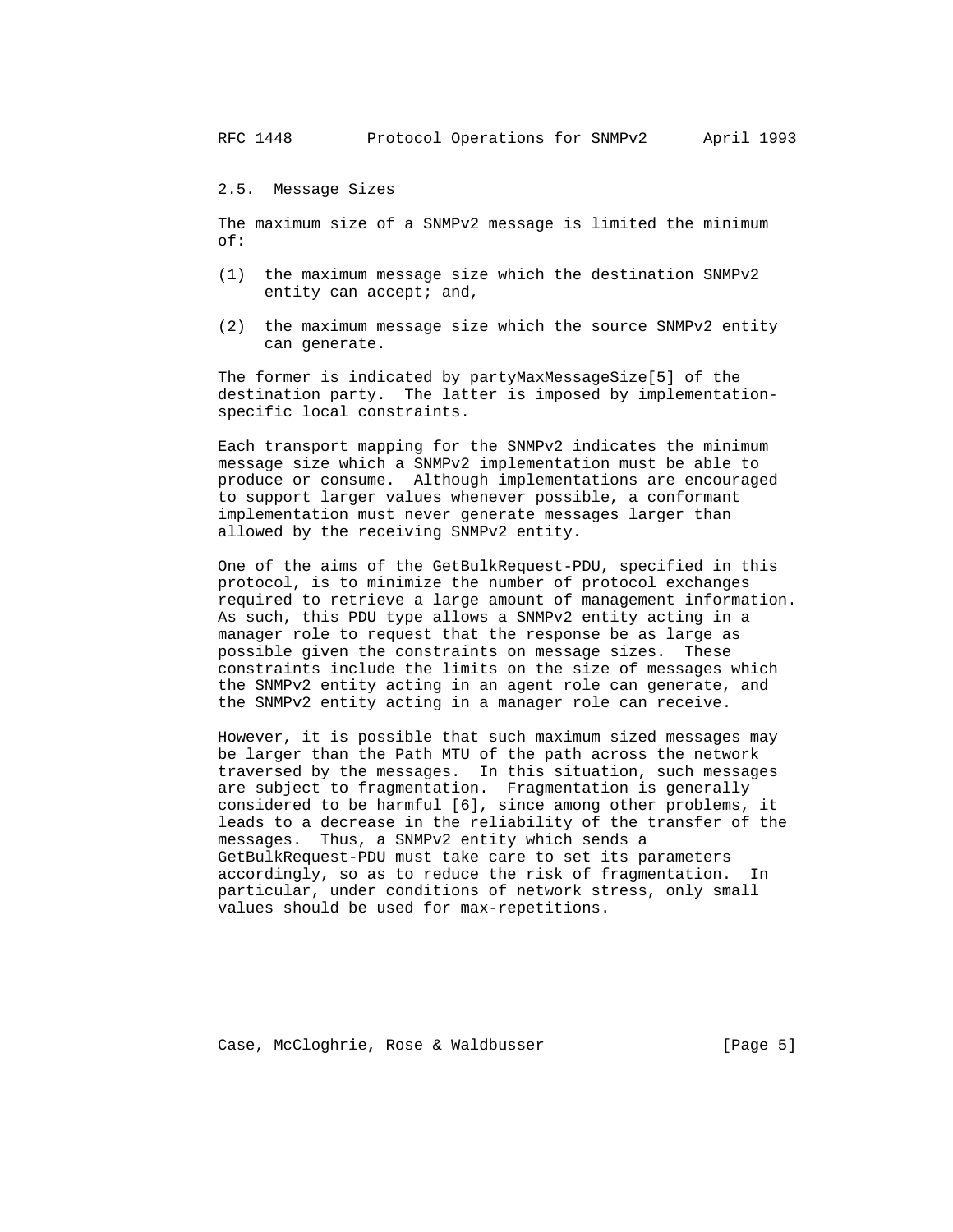# 2.6. Transport Mappings

 It is important to note that the exchange of SNMPv2 messages requires only an unreliable datagram service, with every message being entirely and independently contained in a single transport datagram. Specific transport mappings and encoding rules are specified elsewhere [7]. However, the preferred mapping is the use of the User Datagram Protocol [8].

Case, McCloghrie, Rose & Waldbusser [Page 6]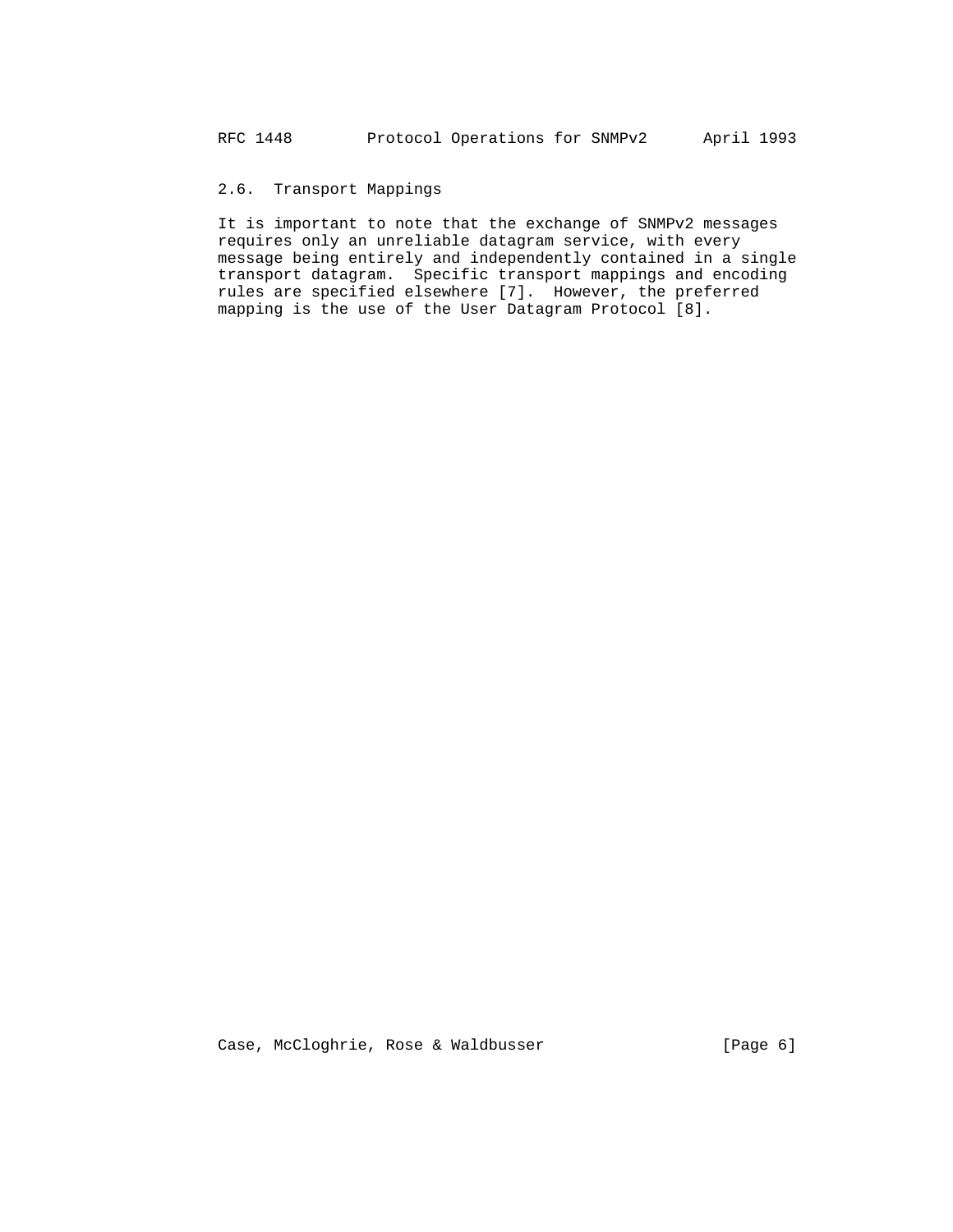```
 RFC 1448 Protocol Operations for SNMPv2 April 1993
          3. Definitions
               SNMPv2-PDU DEFINITIONS ::= BEGIN
               IMPORTS
                   ObjectName, ObjectSyntax, Integer32
                       FROM SNMPv2-SMI;
               -- protocol data units
               PDUs ::=
                   CHOICE {
                       get-request
                           GetRequest-PDU,
                       get-next-request
                           GetNextRequest-PDU,
                       get-bulk-request
                           GetBulkRequest-PDU,
                       response
                           Response-PDU,
                       set-request
                           SetRequest-PDU,
                       inform-request
                           InformRequest-PDU,
                       snmpV2-trap
                  SNMPv2-Trap-PDU<br>}
 }
```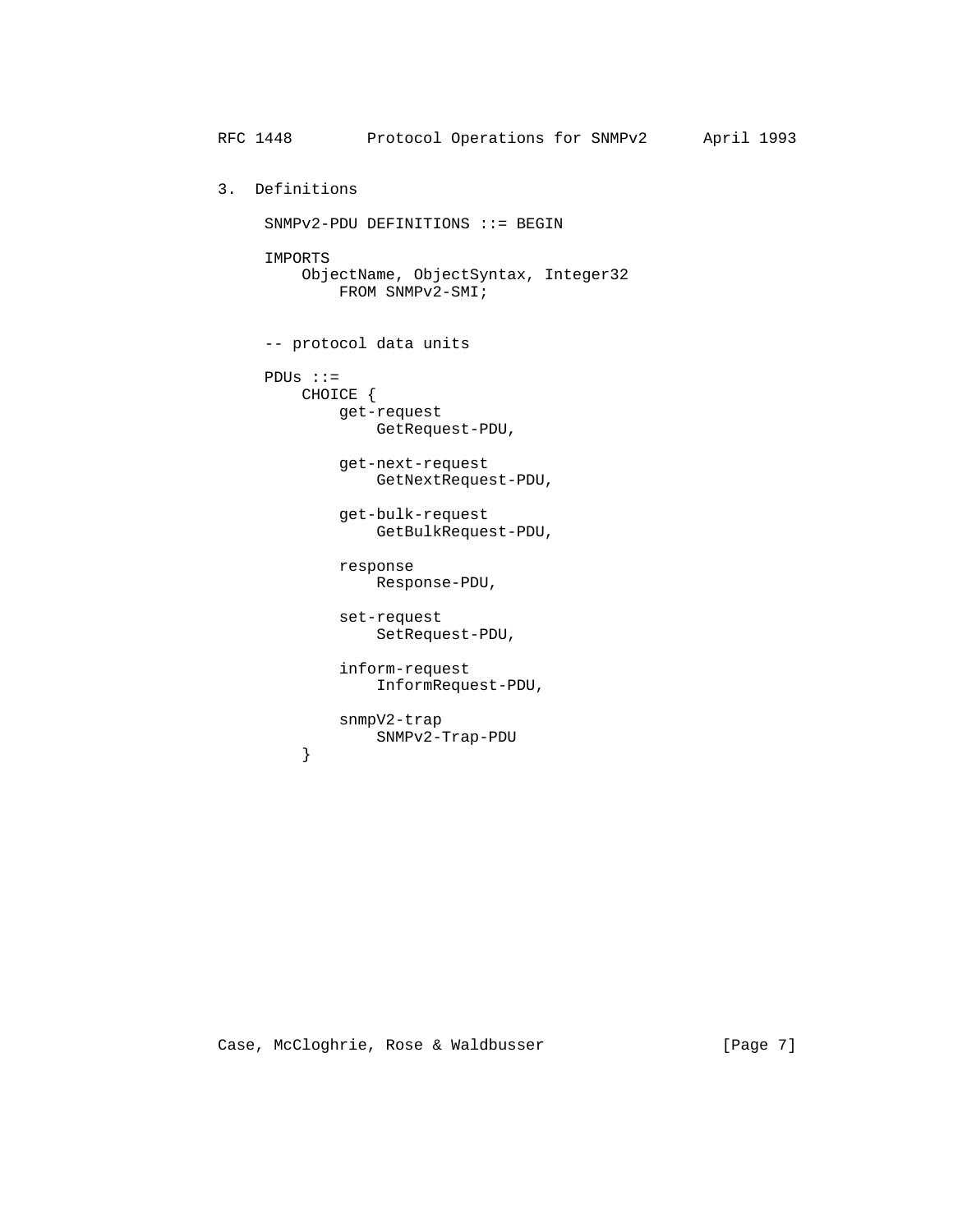-- PDUs GetRequest-PDU ::= [0] IMPLICIT PDU GetNextRequest-PDU ::= [1] IMPLICIT PDU Response-PDU ::= [2] IMPLICIT PDU SetRequest-PDU ::= [3] IMPLICIT PDU -- [4] is obsolete GetBulkRequest-PDU ::= [5] IMPLICIT BulkPDU InformRequest-PDU ::= [6] IMPLICIT PDU  $SNMPv2-Trap-PDU ::=$  [7] IMPLICIT PDU

Case, McCloghrie, Rose & Waldbusser [Page 8]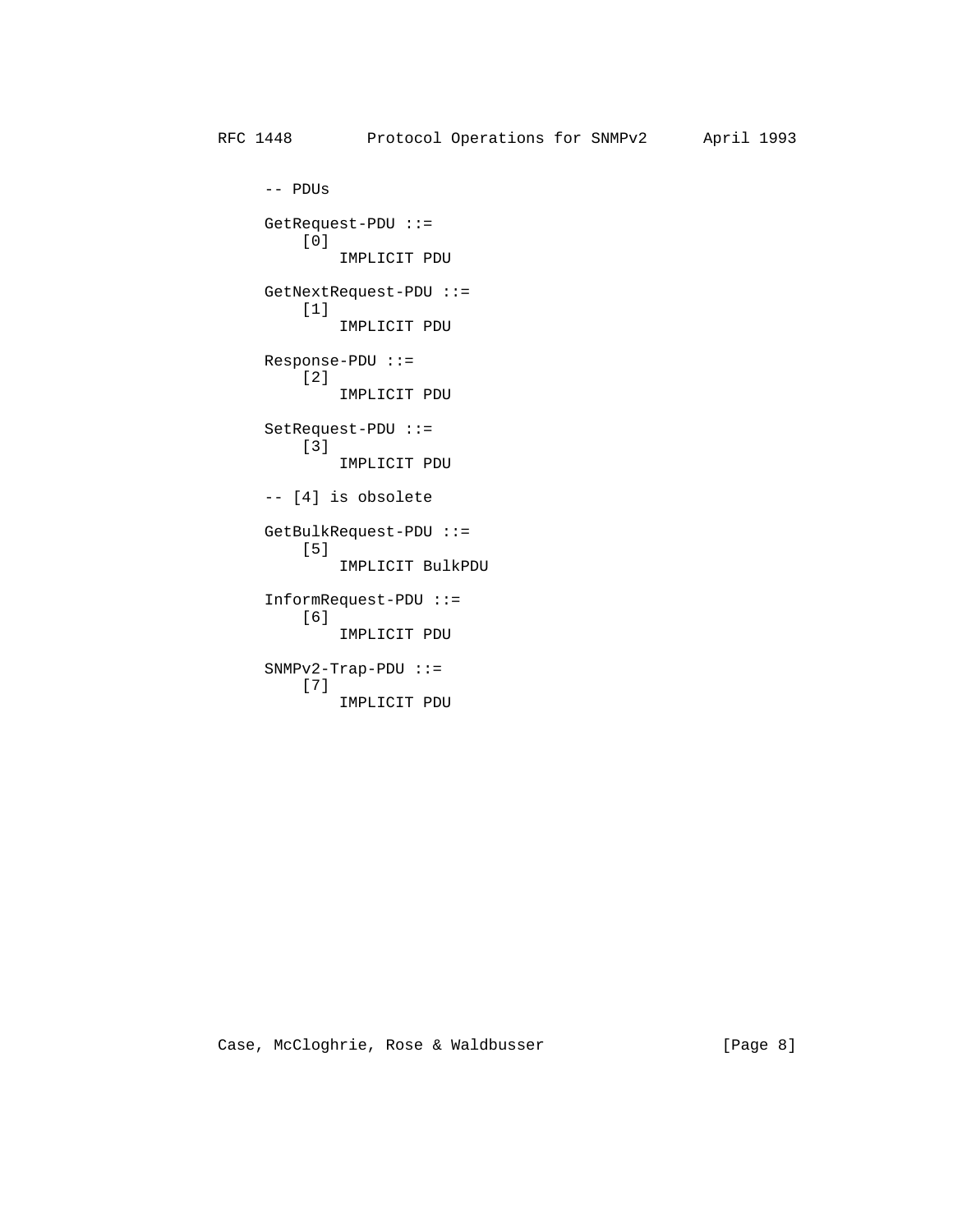```
 max-bindings
                 INTEGER ::= 2147483647
              PDU ::=
                 SEQUENCE {
                     request-id
                        Integer32,
                     error-status -- sometimes ignored
                        INTEGER {
                            noError(0),
                            tooBig(1),
 noSuchName(2), -- for proxy compatibility
 badValue(3), -- for proxy compatibility
 readOnly(4), -- for proxy compatibility
                            genErr(5),
                            noAccess(6),
                            wrongType(7),
                            wrongLength(8),
                            wrongEncoding(9),
                            wrongValue(10),
                            noCreation(11),
                            inconsistentValue(12),
                            resourceUnavailable(13),
                            commitFailed(14),
                            undoFailed(15),
                            authorizationError(16),
                            notWritable(17),
                            inconsistentName(18)
, and the contract of \{ \} , \{ \} error-index -- sometimes ignored
                        INTEGER (0..max-bindings),
                     variable-bindings -- values are sometimes ignored
                VarBindList<br>}
```
Case, McCloghrie, Rose & Waldbusser [Page 9]

}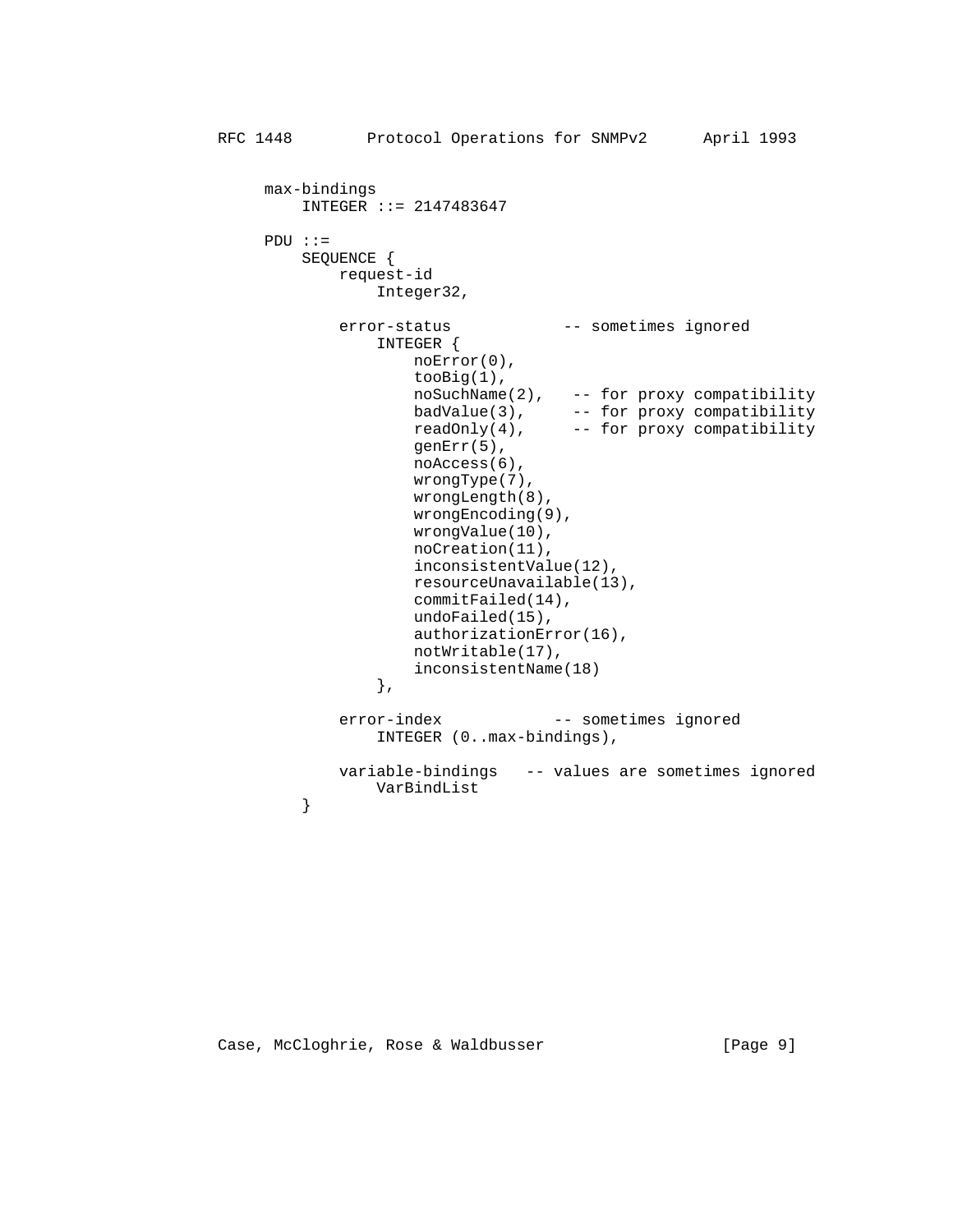```
 RFC 1448 Protocol Operations for SNMPv2 April 1993
BulkPDU ::= -- MUST be identical in
SEQUENCE { -- structure to PDU
             requence {<br>request-id
                     Integer32,
                  non-repeaters
                     INTEGER (0..max-bindings),
                  max-repetitions
                     INTEGER (0..max-bindings),
                 variable-bindings -- values are ignored
              {\tt VarBindList} }
 }
```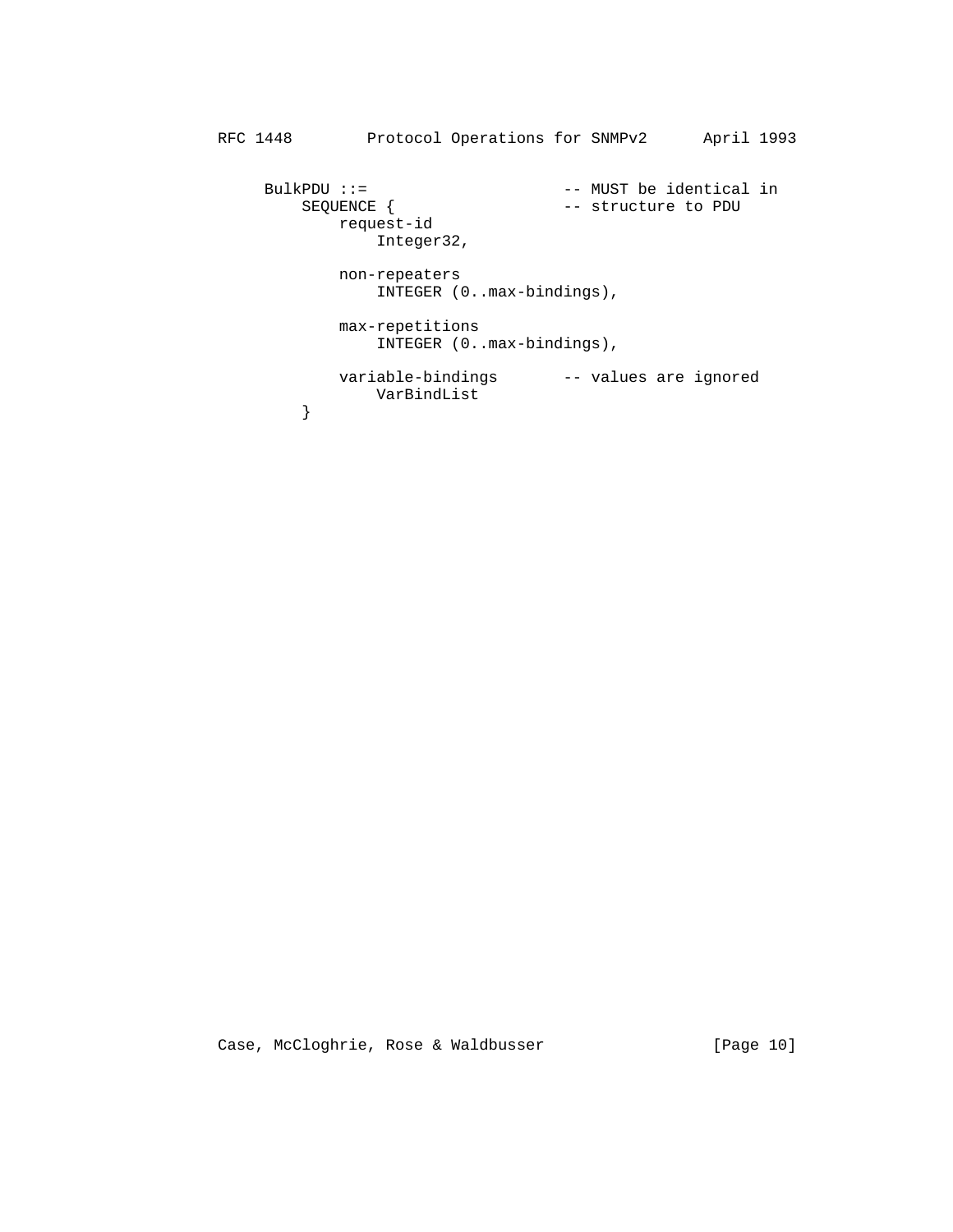```
 RFC 1448 Protocol Operations for SNMPv2 April 1993
                            -- variable binding
                            VarBind ::=
                                   SEQUENCE {
                                           name
                                                   ObjectName,
                                           CHOICE {
                                                  value
                                                          ObjectSyntax,
                                                   unSpecified -- in retrieval requests
                                                                 NULL,
                                                                                       -- exceptions in responses
                                                   noSuchObject[0]
                                                                  IMPLICIT NULL,
                                                   noSuchInstance[1]
                                                                  IMPLICIT NULL,
                                                   endOfMibView[2]
                                         \begin{minipage}{0.2\linewidth} \begin{tabular}{cc} \multicolumn{2}{c}{} & \multicolumn{2}{c}{} & \multicolumn{2}{c}{} \\ \multicolumn{2}{c}{} & \multicolumn{2}{c}{} & \multicolumn{2}{c}{} \\ \multicolumn{2}{c}{} & \multicolumn{2}{c}{} & \multicolumn{2}{c}{} \\ \multicolumn{2}{c}{} & \multicolumn{2}{c}{} & \multicolumn{2}{c}{} \\ \multicolumn{2}{c}{} & \multicolumn{2}{c}{} & \multicolumn{2}{c}{} \\ \multicolumn{2}{c}{} & \multicolumn{2}{c}{} & \multicolumn{2}{c}{} \\ \mult }
 }
                            -- variable-binding list
                            VarBindList ::=
                                    SEQUENCE (SIZE (0..max-bindings)) OF
                                           VarBind
```
END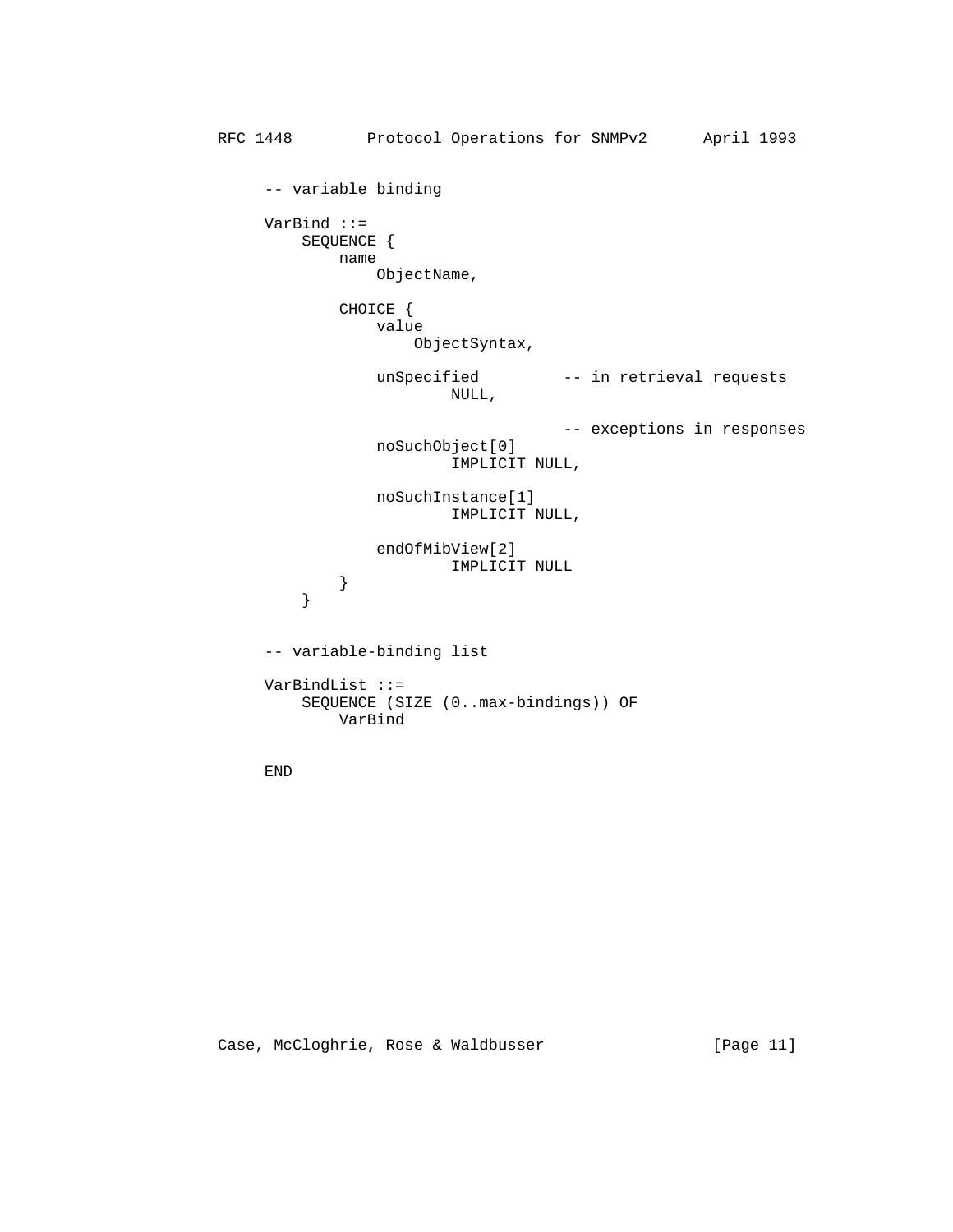4. Protocol Specification

#### 4.1. Common Constructs

 The value of the request-id field in a Response-PDU takes the value of the request-id field in the request PDU to which it is a response. By use of the request-id value, a SNMPv2 application can distinguish the (potentially multiple) outstanding requests, and thereby correlate incoming responses with outstanding requests. In cases where an unreliable datagram service is used, the request-id also provides a simple means of identifying messages duplicated by the network. Use of the same request-id on a retransmission of a request allows the response to either the original transmission or the retransmission to satisfy the request. However, in order to calculate the round trip time for transmission and processing of a request-response transaction, the SNMPv2 application needs to use a different request-id value on a retransmitted request. The latter strategy is recommended for use in the majority of situations.

 A non-zero value of the error-status field in a Response-PDU is used to indicate that an exception occurred to prevent the processing of the request. In these cases, a non-zero value of the Response-PDU's error-index field provides additional information by identifying which variable binding in the list caused the exception. A variable binding is identified by its index value. The first variable binding in a variable-binding list is index one, the second is index two, etc.

 SNMPv2 limits OBJECT IDENTIFIER values to a maximum of 128 sub-identifiers, where each sub-identifier has a maximum value of 2\*\*32-1.

## 4.2. PDU Processing

 It is mandatory that all SNMPv2 entities acting in an agent role be able to generate the following PDU types: Response-PDU and SNMPv2-Trap-PDU; further, all such implementations must be able to receive the following PDU types: GetRequest-PDU, GetNextRequest-PDU, GetBulkRequest-PDU, and SetRequest-PDU.

Case, McCloghrie, Rose & Waldbusser [Page 12]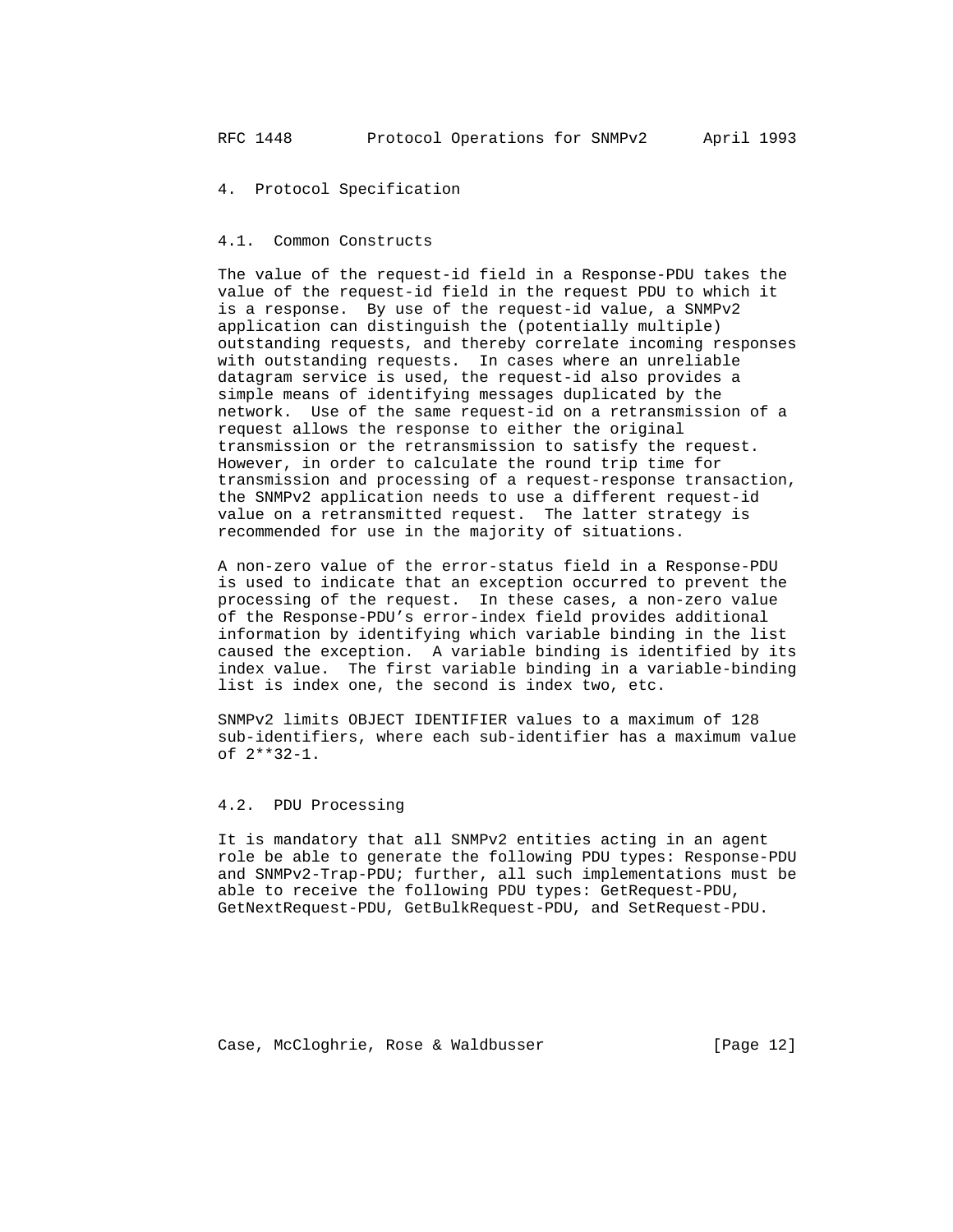It is mandatory that all SNMPv2 entities acting in a manager role be able to generate the following PDU types: GetRequest- PDU, GetNextRequest-PDU, GetBulkRequest-PDU, SetRequest-PDU, InformRequest-PDU, and Response-PDU; further, all such implementations must be able to receive the following PDU types: Response-PDU, SNMPv2-Trap-PDU, InformRequest-PDU;

 In the elements of procedure below, any field of a PDU which is not referenced by the relevant procedure is ignored by the receiving SNMPv2 entity. However, all components of a PDU, including those whose values are ignored by the receiving SNMPv2 entity, must have valid ASN.1 syntax and encoding. For example, some PDUs (e.g., the GetRequest-PDU) are concerned only with the name of a variable and not its value. In this case, the value portion of the variable binding is ignored by the receiving SNMPv2 entity. The unSpecified value is defined for use as the value portion of such bindings.

 For all generated PDUs, the message "wrapper" to encapsulate the PDU is generated and transmitted as specified in [3]. The size of a message is limited only by constraints on the maximum message size, either a local limitation or the limit associated with the message's destination party, i.e., it is not limited by the number of variable bindings.

 On receiving a management communication, the procedures defined in Section 3.2 of [3] are followed. If these procedures indicate that the PDU contained within the message "wrapper" is to be processed, then the SNMPv2 context associated with the PDU defines the object resources which are visible to the operation.

### 4.2.1. The GetRequest-PDU

 A GetRequest-PDU is generated and transmitted at the request of a SNMPv2 application.

 Upon receipt of a GetRequest-PDU, the receiving SNMPv2 entity processes each variable binding in the variable-binding list to produce a Response-PDU. All fields of the Response-PDU have the same values as the corresponding fields of the received request except as indicated below. Each variable binding is processed as follows:

Case, McCloghrie, Rose & Waldbusser [Page 13]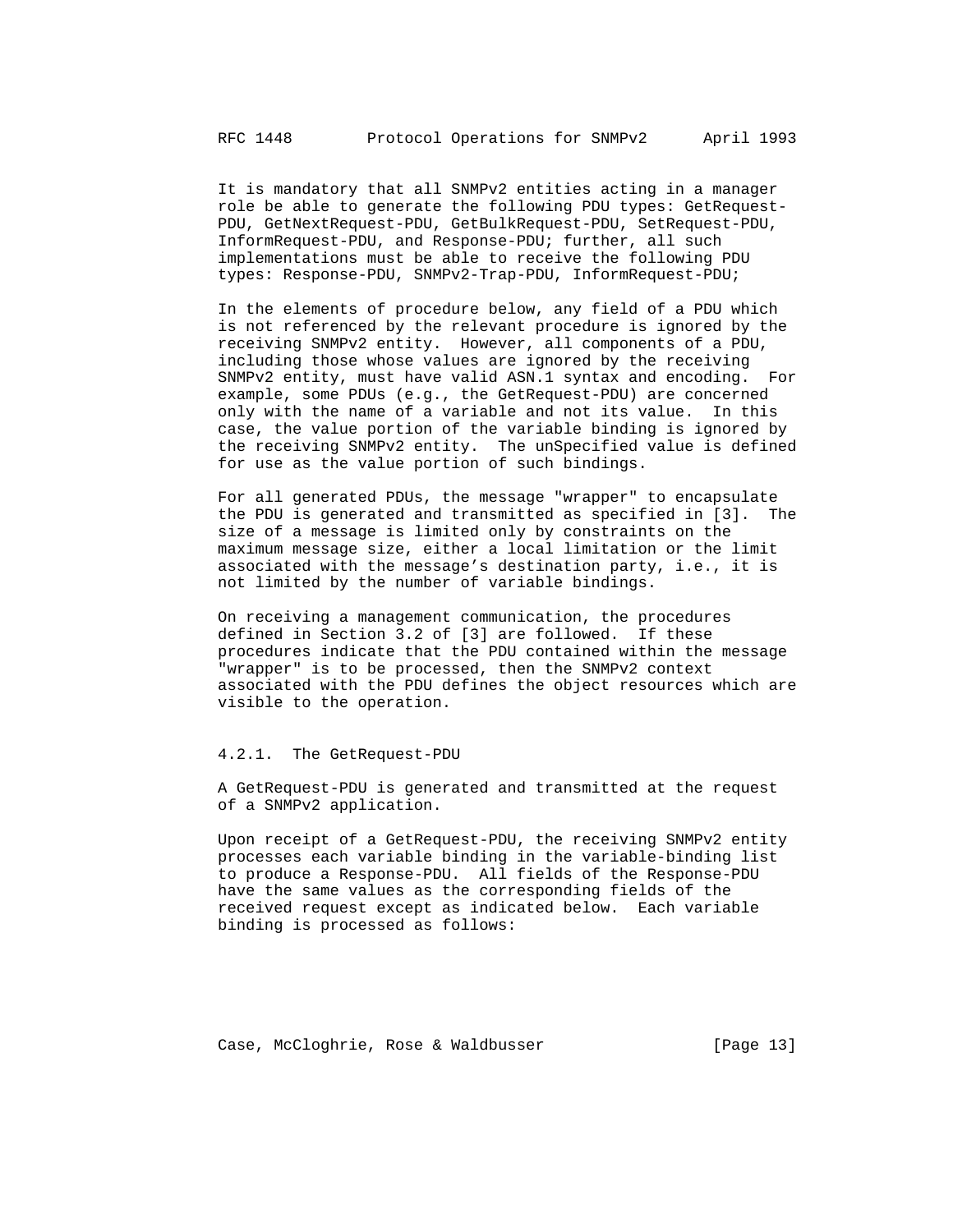- (1) If the variable binding's name does not have an OBJECT IDENTIFIER prefix which exactly matches the OBJECT IDENTIFIER prefix of any variable accessible by this request, then its value field is set to 'noSuchObject'.
- (2) Otherwise, if the variable binding's name does not exactly match the name of a variable accessible by this request, then its value field is set to 'noSuchInstance'.
- (3) Otherwise, the variable binding's value field is set to the value of the named variable.

 If the processing of any variable binding fails for a reason other than listed above, then the Response-PDU is re-formatted with the same values in its request-id and variable-bindings fields as the received GetRequest-PDU, with the value of its error-status field set to 'genErr', and the value of its error-index field is set to the index of the failed variable binding.

 Otherwise, the value of the Response-PDU's error-status field is set to 'noError', and the value of its error-index field is zero.

 The generated Response-PDU is then encapsulated into a message. If the size of the resultant message is less than or equal to both a local constraint and the maximum message size of the request's source party, it is transmitted to the originator of the GetRequest-PDU.

 Otherwise, an alternate Response-PDU is generated. This alternate Response-PDU is formatted with the same value in its request-id field as the received GetRequest-PDU, with the value of its error-status field set to 'tooBig', the value of its error-index field set to zero, and an empty variable bindings field. This alternate Response-PDU is then encapsulated into a message. If the size of the resultant message is less than or equal to both a local constraint and the maximum message size of the request's source party, it is transmitted to the originator of the GetRequest-PDU. Otherwise, the resultant message is discarded.

Case, McCloghrie, Rose & Waldbusser [Page 14]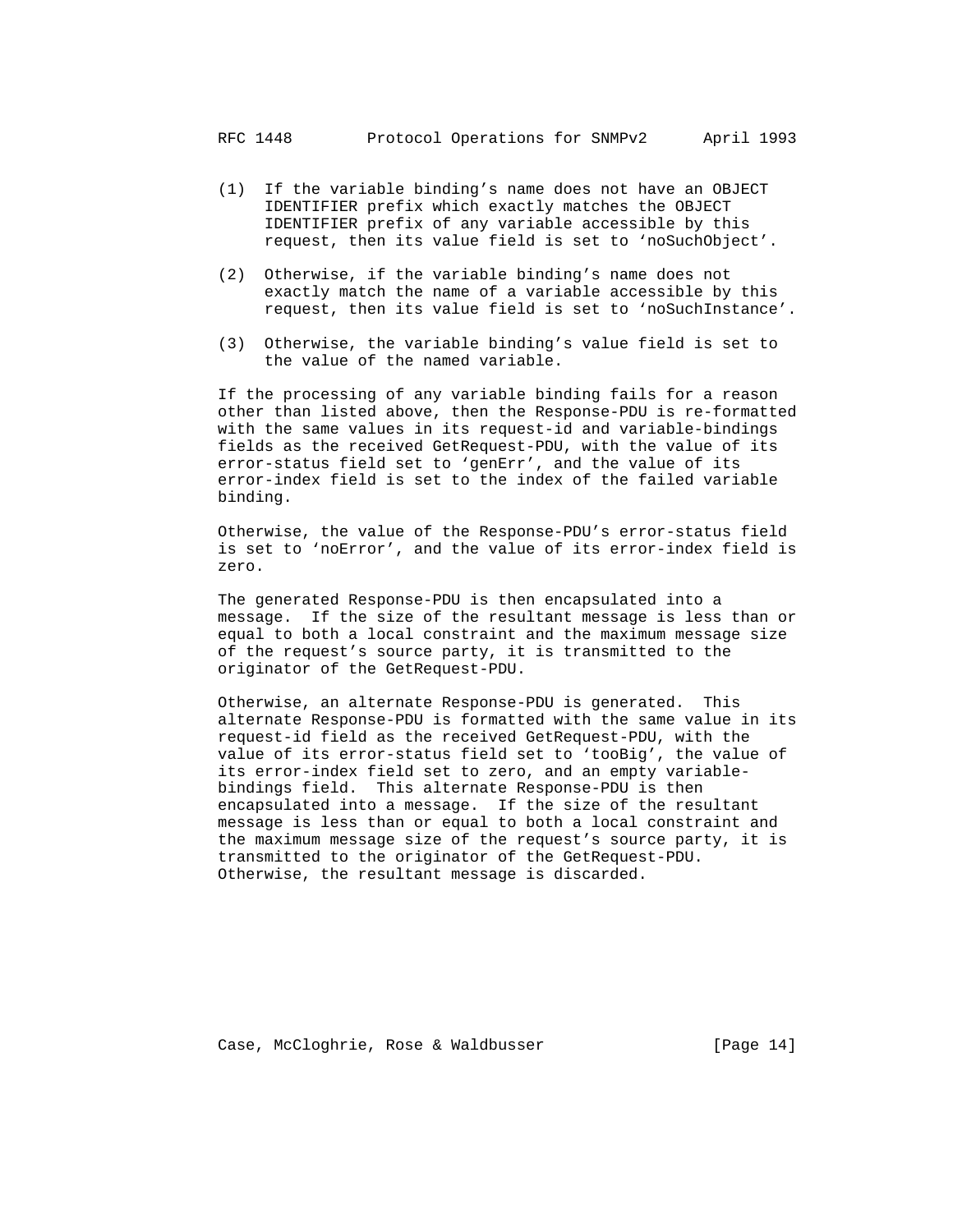### 4.2.2. The GetNextRequest-PDU

 A GetNextRequest-PDU is generated and transmitted at the request of a SNMPv2 application.

 Upon receipt of a GetNextRequest-PDU, the receiving SNMPv2 entity processes each variable binding in the variable-binding list to produce a Response-PDU. All fields of the Response- PDU have the same values as the corresponding fields of the received request except as indicated below. Each variable binding is processed as follows:

- (1) The variable is located which is in the lexicographically ordered list of the names of all variables which are accessible by this request and whose name is the first lexicographic successor of the variable binding's name in the incoming GetNextRequest-PDU. The corresponding variable binding's name and value fields in the Response-PDU are set to the name and value of the located variable.
- (2) If the requested variable binding's name does not lexicographically precede the name of any variable accessible by this request, i.e., there is no lexicographic successor, then the corresponding variable binding produced in the Response-PDU has its value field set to 'endOfMibView', and its name field set to the variable binding's name in the request.

 If the processing of any variable binding fails for a reason other than listed above, then the Response-PDU is re-formatted with the same values in its request-id and variable-bindings fields as the received GetNextRequest-PDU, with the value of its error-status field set to 'genErr', and the value of its error-index field is set to the index of the failed variable binding.

 Otherwise, the value of the Response-PDU's error-status field is set to 'noError', and the value of its error-index field is zero.

 The generated Response-PDU is then encapsulated into a message. If the size of the resultant message is less than or equal to both a local constraint and the maximum message size of the request's source party, it is transmitted to the

Case, McCloghrie, Rose & Waldbusser [Page 15]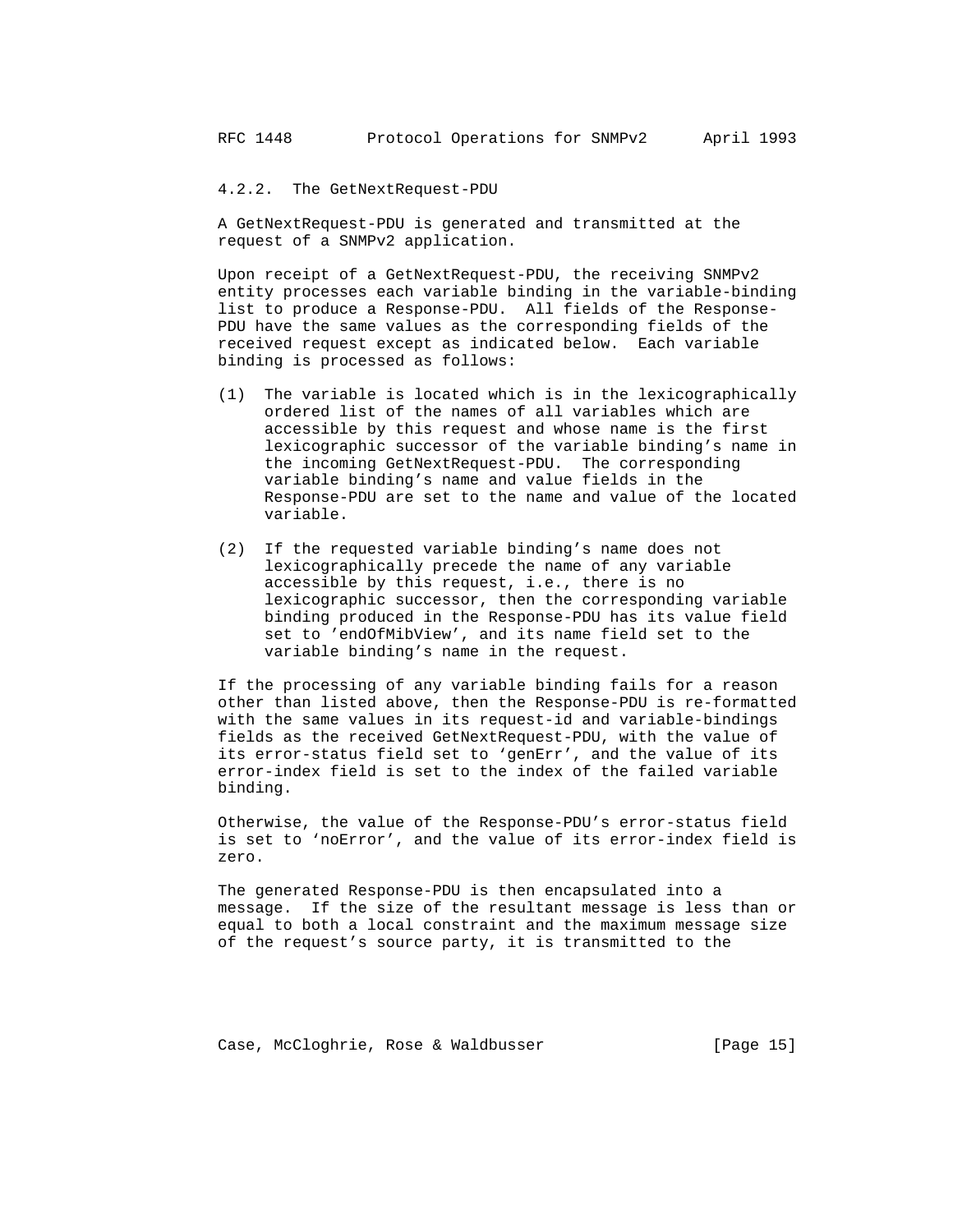originator of the GetNextRequest-PDU.

 Otherwise, an alternate Response-PDU is generated. This alternate Response-PDU is formatted with the same values in its request-id field as the received GetNextRequest-PDU, with the value of its error-status field set to 'tooBig', the value of its error-index field set to zero, and an empty variable bindings field. This alternate Response-PDU is then encapsulated into a message. If the size of the resultant message is less than or equal to both a local constraint and the maximum message size of the request's source party, it is transmitted to the originator of the GetNextRequest-PDU. Otherwise, the resultant message is discarded.

### 4.2.2.1. Example of Table Traversal

 An important use of the GetNextRequest-PDU is the traversal of conceptual tables of information within a MIB. The semantics of this type of request, together with the method of identifying individual instances of objects in the MIB, provides access to related objects in the MIB as if they enjoyed a tabular organization.

 In the protocol exchange sketched below, a SNMPv2 application retrieves the media-dependent physical address and the address-mapping type for each entry in the IP net-to-media Address Translation Table [9] of a particular network element. It also retrieves the value of sysUpTime [9], at which the mappings existed. Suppose that the agent's IP net-to-media table has three entries:

Interface-Number Network-Address Physical-Address Type

| 10.0.0.51 | $00:00:10:01:23:45$ static  |  |
|-----------|-----------------------------|--|
| 9.2.3.4   | $00:00:10:54:32:10$ dynamic |  |
| 10.0.0.15 | 00:00:10:98:76:54 dynamic   |  |

 The SNMPv2 entity acting in a manager role begins by sending a GetNextRequest-PDU containing the indicated OBJECT IDENTIFIER values as the requested variable names:

```
 GetNextRequest ( sysUpTime,
                   ipNetToMediaPhysAddress,
                   ipNetToMediaType )
```
Case, McCloghrie, Rose & Waldbusser (Page 16)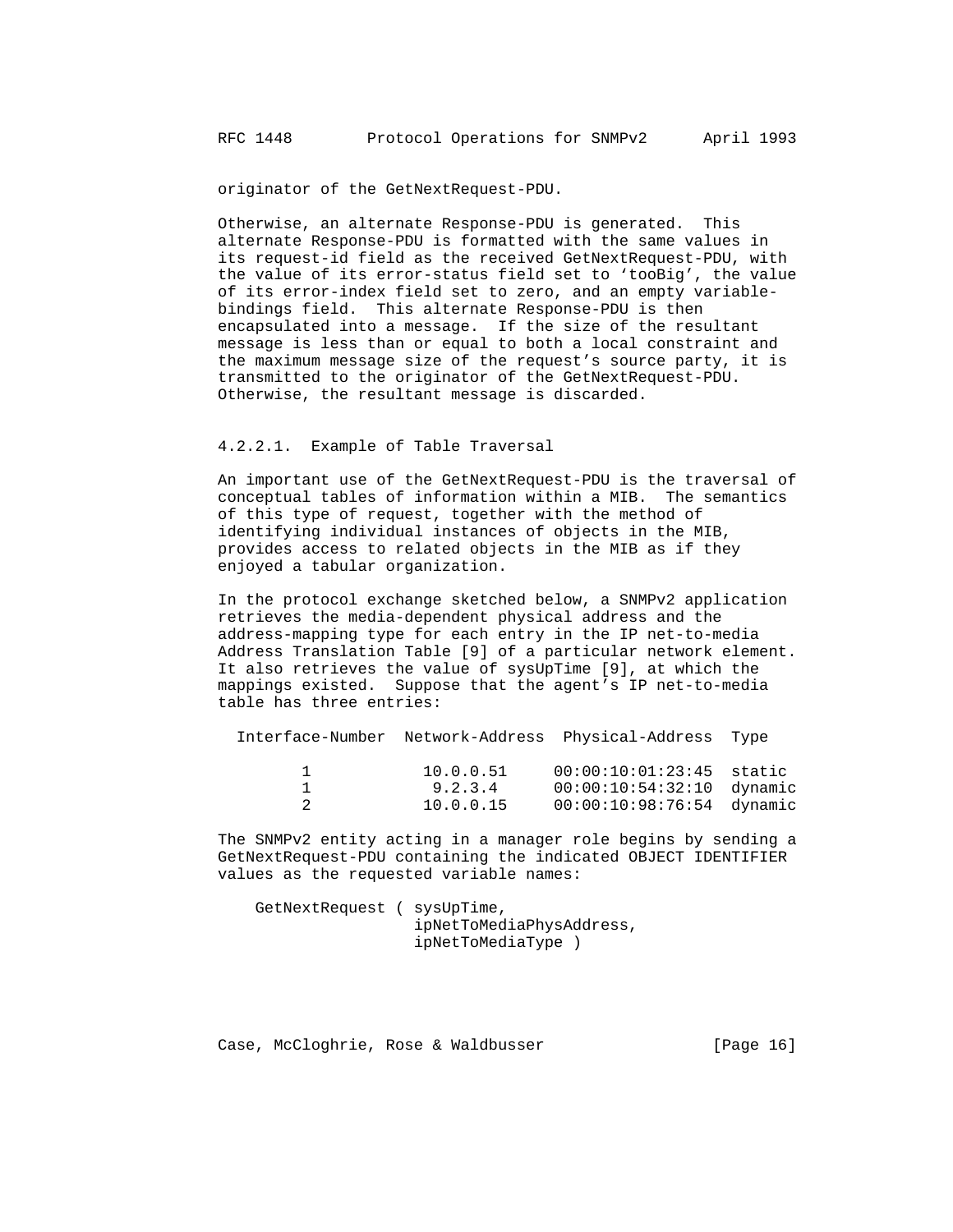The SNMPv2 entity acting in an agent role responds with a Response-PDU: Response  $(($  sysUpTime. $0 =$  "123456"  $),$  ( ipNetToMediaPhysAddress.1.9.2.3.4 = "000010543210" ), ( ipNetToMediaType.1.9.2.3.4 = "dynamic" )) The SNMPv2 entity acting in a manager role continues with: GetNextRequest ( sysUpTime, ipNetToMediaPhysAddress.1.9.2.3.4, ipNetToMediaType.1.9.2.3.4 ) The SNMPv2 entity acting in an agent role responds with: Response (( $sysUpTime.0 = "123461"$ ), ( ipNetToMediaPhysAddress.1.10.0.0.51 = "000010012345" ), ( ipNetToMediaType.1.10.0.0.51 = "static" )) The SNMPv2 entity acting in a manager role continues with: GetNextRequest ( sysUpTime, ipNetToMediaPhysAddress.1.10.0.0.51, ipNetToMediaType.1.10.0.0.51 ) The SNMPv2 entity acting in an agent role responds with: Response (( $sysUpTime.0 = "123466"$ ), ( ipNetToMediaPhysAddress.2.10.0.0.15 = "000010987654" ), ( ipNetToMediaType.2.10.0.0.15 = "dynamic" )) The SNMPv2 entity acting in a manager role continues with: GetNextRequest ( sysUpTime, ipNetToMediaPhysAddress.2.10.0.0.15, ipNetToMediaType.2.10.0.0.15 ) As there are no further entries in the table, the SNMPv2 entity acting in an agent role responds with the variables that are next in the lexicographical ordering of the

Case, McCloghrie, Rose & Waldbusser (Page 17)

accessible object names, for example: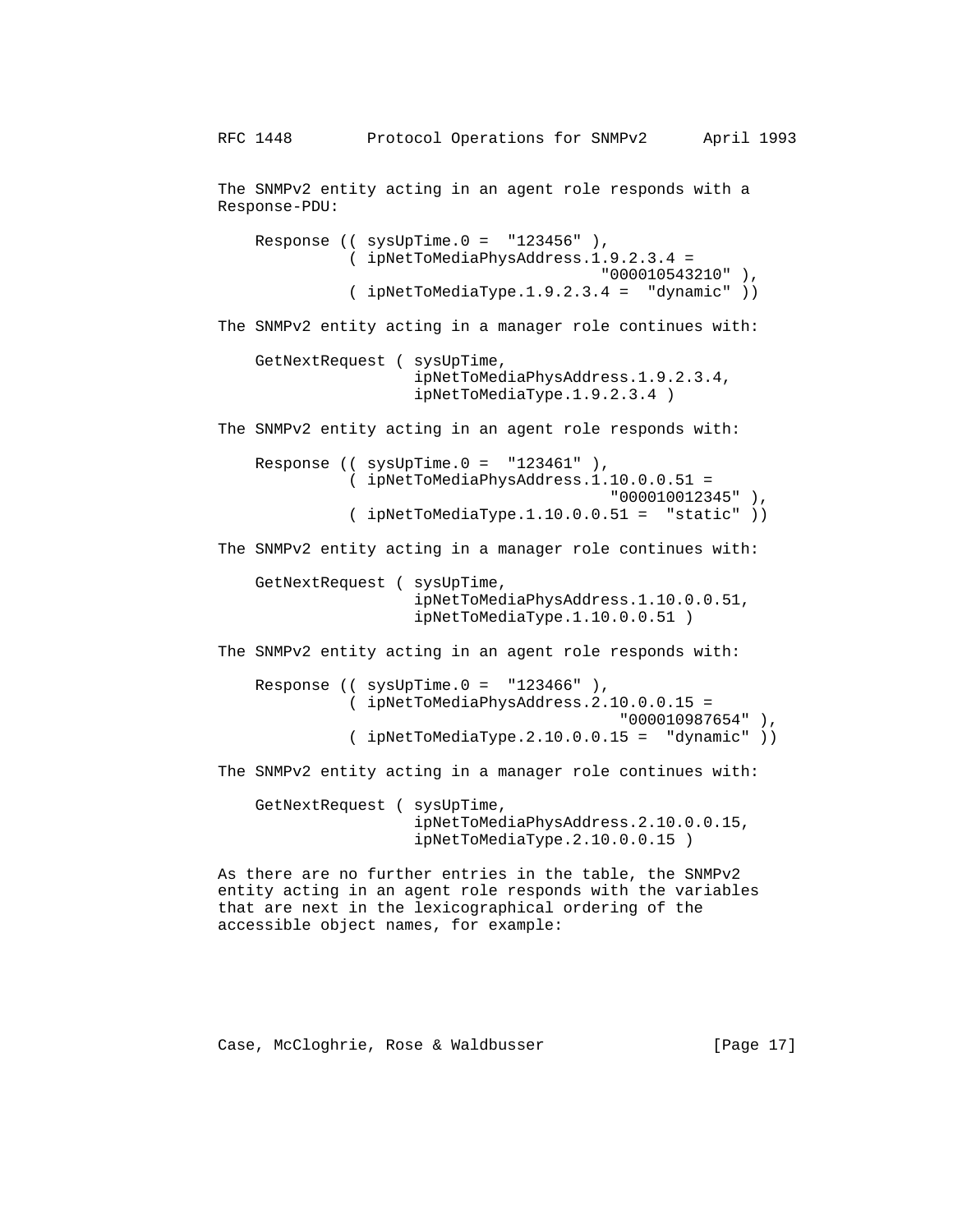Response  $(($  sysUpTime. $0 =$  "123471"  $),$  ( ipNetToMediaNetAddress.1.9.2.3.4 = "9.2.3.4" ), ( ipRoutingDiscards.0 = "2" ))

 This response signals the end of the table to the SNMPv2 entity acting in a manager role.

#### 4.2.3. The GetBulkRequest-PDU

 A GetBulkRequest-PDU is generated and transmitted at the request of a SNMPv2 application. The purpose of the GetBulkRequest-PDU is to request the transfer of a potentially large amount of data, including, but not limited to, the efficient and rapid retrieval of large tables.

 Upon receipt of a GetBulkRequest-PDU, the receiving SNMPv2 entity processes each variable binding in the variable-binding list to produce a Response-PDU with its request-id field having the same value as in the request. Processing begins by examining the values in the non-repeaters and max-repetitions fields. If the value in the non-repeaters field is less than zero, then the value of the field is set to zero. Similarly, if the value in the max-repetitions field is less than zero, then the value of the field is set to zero.

 For the GetBulkRequest-PDU type, the successful processing of each variable binding in the request generates zero or more variable bindings in the Response-PDU. That is, the one-to one mapping between the variable bindings of the GetRequest- PDU, GetNextRequest-PDU, and SetRequest-PDU types and the resultant Response-PDUs does not apply for the mapping between the variable bindings of a GetBulkRequest-PDU and the resultant Response-PDU.

 The values of the non-repeaters and max-repetitions fields in the request specify the processing requested. One variable binding in the Response-PDU is requested for the first N variable bindings in the request and M variable bindings are requested for each of the R remaining variable bindings in the request. Consequently, the total number of requested variable bindings communicated by the request is given by  $N + (M * R)$ , where  $N$  is the minimum of: a) the value of the non-repeaters field in the request, and b) the number of variable bindings

Case, McCloghrie, Rose & Waldbusser [Page 18]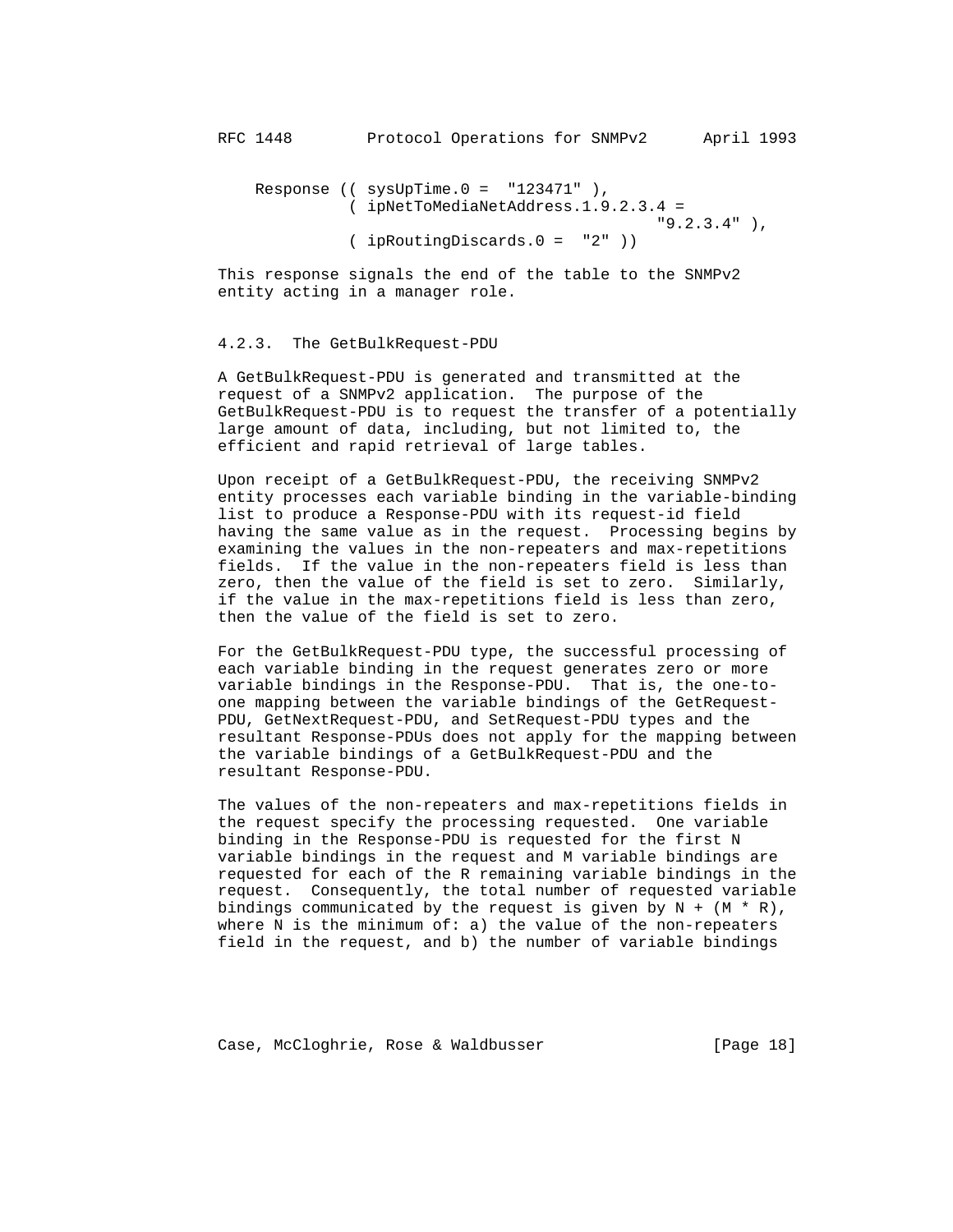in the request; M is the value of the max-repetitions field in the request; and R is the maximum of: a) number of variable bindings in the request - N, and b) zero.

 The receiving SNMPv2 entity produces a Response-PDU with up to the total number of requested variable bindings communicated by the request. The request-id shall have the same value as the received GetBulkRequest-PDU.

 If N is greater than zero, the first through the (N)-th variable bindings of the Response-PDU are each produced as follows:

- (1) The variable is located which is in the lexicographically ordered list of the names of all variables which are accessible by this request and whose name is the first lexicographic successor of the variable binding's name in the incoming GetBulkRequest-PDU. The corresponding variable binding's name and value fields in the Response-PDU are set to the name and value of the located variable.
- (2) If the requested variable binding's name does not lexicographically precede the name of any variable accessible by this request, i.e., there is no lexicographic successor, then the corresponding variable binding produced in the Response-PDU has its value field set to 'endOfMibView', and its name field set to the variable binding's name in the request.

If M and R are non-zero, the  $(N + 1)$ -th and subsequent variable bindings of the Response-PDU are each produced in a similar manner. For each iteration i, such that i is greater than zero and less than or equal to M, and for each repeated variable, r, such that r is greater than zero and less than or equal to R, the  $(N + (i-1) * R) + r$ ) -th variable binding of the Response-PDU is produced as follows:

 (1) The variable which is in the lexicographically ordered list of the names of all variables which are accessible by this request and whose name is the (i)-th lexicographic successor of the  $(N + r)$ -th variable binding's name in the incoming GetBulkRequest-PDU is located and the variable binding's name and value fields are set to the name and value of the located variable.

Case, McCloghrie, Rose & Waldbusser (Page 19)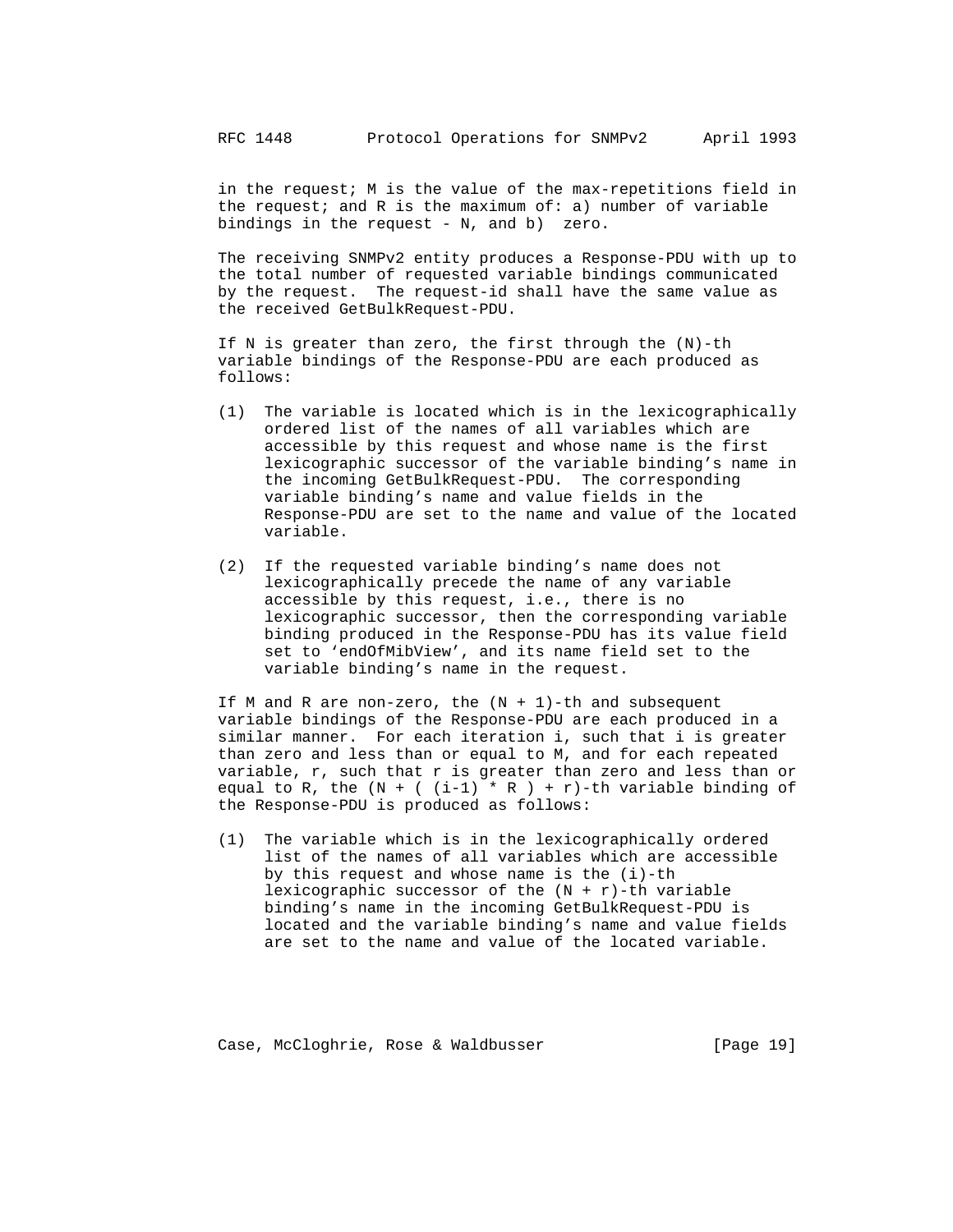(2) If there is no (i)-th lexicographic successor, then the corresponding variable binding produced in the Response- PDU has its value field set to 'endOfMibView', and its name field set to either the last lexicographic successor, or if there are no lexicographic successors, to the  $(N + r)$ -th variable binding's name in the request.

 While the maximum number of variable bindings in the Response-PDU is bounded by  $N + (M * R)$ , the response may be generated with a lesser number of variable bindings (possibly zero) for either of two reasons.

- (1) If the size of the message encapsulating the Response-PDU containing the requested number of variable bindings would be greater than either a local constraint or the maximum message size of the request's source party, then the response is generated with a lesser number of variable bindings. This lesser number is the ordered set of variable bindings with some of the variable bindings at the end of the set removed, such that the size of the message encapsulating the Response-PDU is approximately equal to but no greater than the minimum of the local constraint and the maximum message size of the request's source party. Note that the number of variable bindings removed has no relationship to the values of N, M, or R.
- (2) The response may also be generated with a lesser number of variable bindings if for some value of iteration i, such that i is greater than zero and less than or equal to M, that all of the generated variable bindings have the value field set to the 'endOfMibView'. In this case, the variable bindings may be truncated after the  $(N + i)$ \* R))-th variable binding.

 If the processing of any variable binding fails for a reason other than listed above, then the Response-PDU is re-formatted with the same values in its request-id and variable-bindings fields as the received GetBulkRequest-PDU, with the value of its error-status field set to 'genErr', and the value of its error-index field is set to the index of the failed variable binding.

 Otherwise, the value of the Response-PDU's error-status field is set to 'noError', and the value of its error-index field to zero.

Case, McCloghrie, Rose & Waldbusser (Page 20)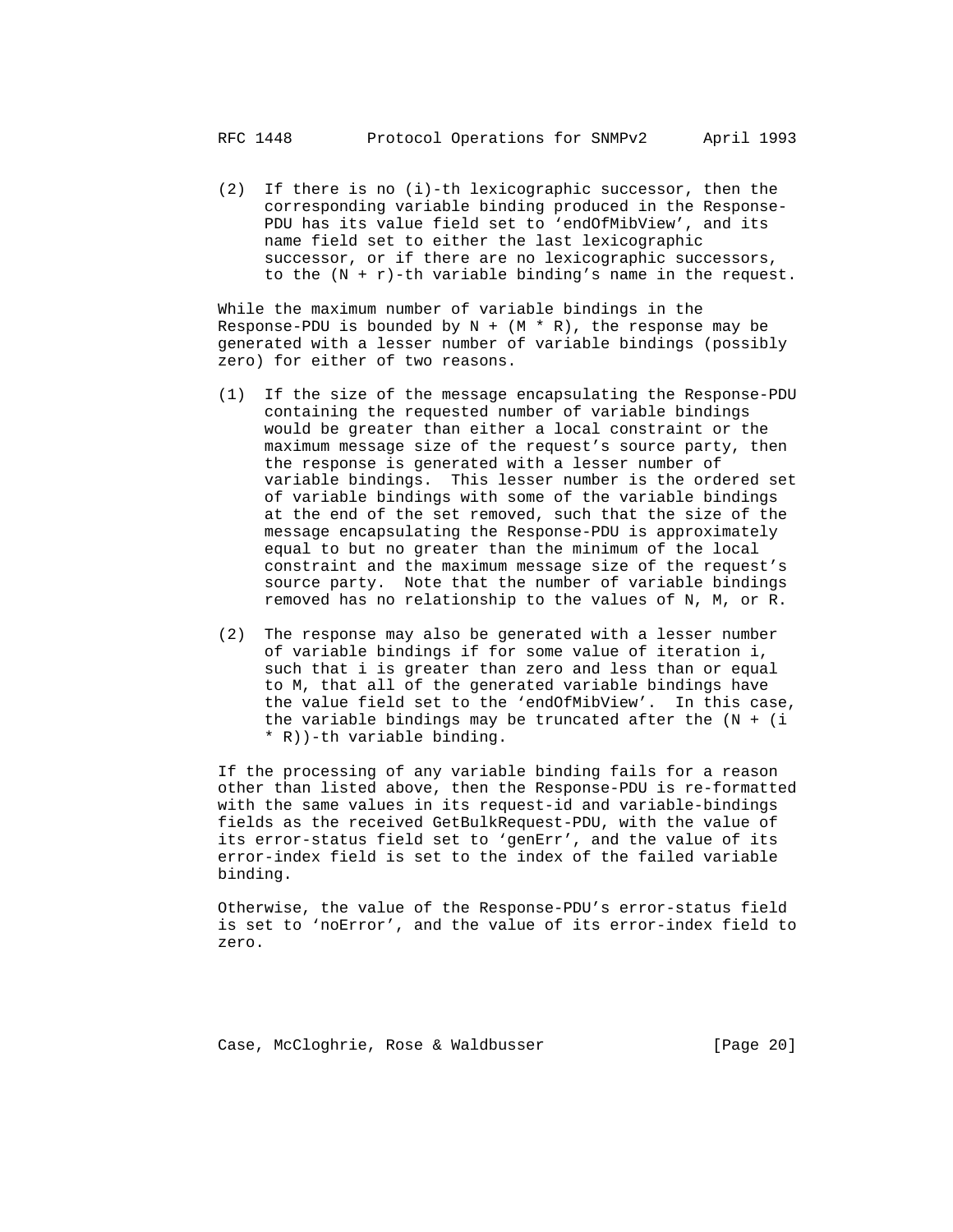The generated Response-PDU (possibly with an empty variable bindings field) is then encapsulated into a message. If the size of the resultant message is less than or equal to both a local constraint and the maximum message size of the request's source party, it is transmitted to the originator of the GetBulkRequest-PDU. Otherwise, the resultant message is discarded.

4.2.3.1. Another Example of Table Traversal

 This example demonstrates how the GetBulkRequest-PDU can be used as an alternative to the GetNextRequest-PDU. The same traversal of the IP net-to-media table as shown in Section 4.2.2.1 is achieved with fewer exchanges.

 The SNMPv2 entity acting in a manager role begins by sending a GetBulkRequest-PDU with the modest max-repetitions value of 2, and containing the indicated OBJECT IDENTIFIER values as the requested variable names:

```
 GetBulkRequest [ non-repeaters = 1, max-repetitions = 2 ]
                  ( sysUpTime,
                    ipNetToMediaPhysAddress,
                    ipNetToMediaType )
```
 The SNMPv2 entity acting in an agent role responds with a Response-PDU:

```
Response ((sysUpTime.0 = "123456"),
               ( ipNetToMediaPhysAddress.1.9.2.3.4 =
                                          "000010543210" ),
              ( ipNetToMediaType.1.9.2.3.4 = "dynamic" ), ( ipNetToMediaPhysAddress.1.10.0.0.51 =
                                            "000010012345" ),
               ( ipNetToMediaType.1.10.0.0.51 = "static" ))
 The SNMPv2 entity acting in a manager role continues with:
```
 GetBulkRequest [ non-repeaters = 1, max-repetitions = 2 ] ( sysUpTime, ipNetToMediaPhysAddress.1.10.0.0.51, ipNetToMediaType.1.10.0.0.51 )

Case, McCloghrie, Rose & Waldbusser (Page 21)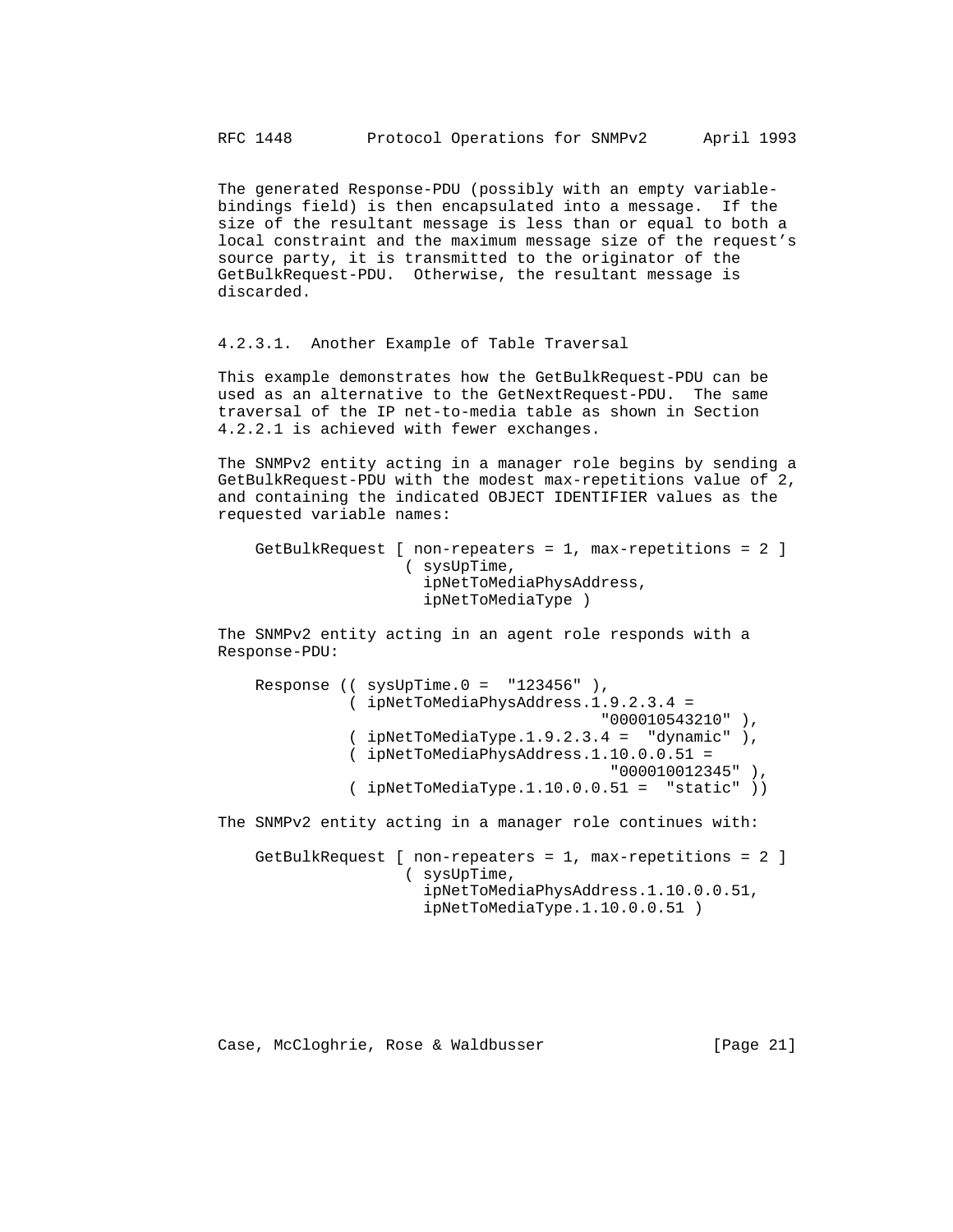The SNMPv2 entity acting in an agent role responds with:

Response (( $sysUpTime.0 = "123466"$ ), ( ipNetToMediaPhysAddress.2.10.0.0.15 = "000010987654" ), ( ipNetToMediaType.2.10.0.0.15 = "dynamic" ), ( ipNetToMediaNetAddress.1.9.2.3.4 = "9.2.3.4" ), ( ipRoutingDiscards.0 = "2" ))

 This response signals the end of the table to the SNMPv2 entity acting in a manager role.

## 4.2.4. The Response-PDU

 The Response-PDU is generated by a SNMPv2 entity only upon receipt of a GetRequest-PDU, GetNextRequest-PDU, GetBulkRequest-PDU, SetRequest-PDU, or InformRequest-PDU, as described elsewhere in this document.

 If the error-status field of the Response-PDU is non-zero, the value fields of the variable bindings in the variable binding list are ignored.

 If both the error-status field and the error-index field of the Response-PDU are non-zero, then the value of the error index field is the index of the variable binding (in the variable-binding list of the corresponding request) for which the request failed. The first variable binding in a request's variable-binding list is index one, the second is index two, etc.

 A compliant SNMPv2 entity acting in a manager role must be able to properly receive and handle a Response-PDU with an error-status field equal to 'noSuchName', 'badValue', or 'readOnly'. (See Section 3.1.2 of [10].)

 Upon receipt of a Response-PDU, the receiving SNMPv2 entity presents its contents to the SNMPv2 application which generated the request with the same request-id value.

Case, McCloghrie, Rose & Waldbusser [Page 22]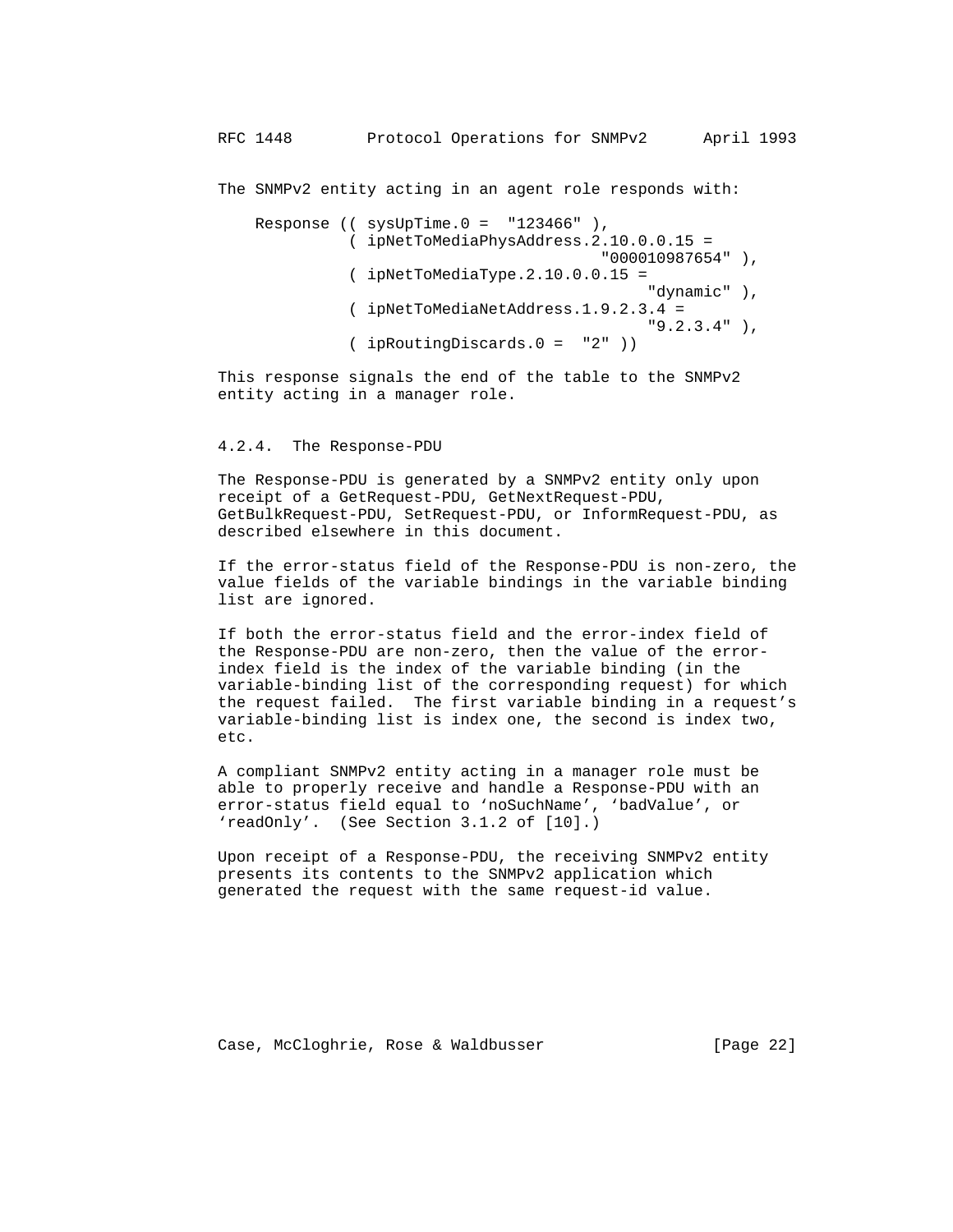### 4.2.5. The SetRequest-PDU

 A SetRequest-PDU is generated and transmitted at the request of a SNMPv2 application.

 Upon receipt of a SetRequest-PDU, the receiving SNMPv2 entity determines the size of a message encapsulating a Response-PDU with the same values in its request-id, error-status, error index and variable-bindings fields as the received SetRequest-PDU. If the determined message size is greater than either a local constraint or the maximum message size of the request's source party, then an alternate Response-PDU is generated, transmitted to the originator of the SetRequest- PDU, and processing of the SetRequest-PDU terminates immediately thereafter. This alternate Response-PDU is formatted with the same values in its request-id field as the received SetRequest-PDU, with the value of its error-status field set to 'tooBig', the value of its error-index field set to zero, and an empty variable-bindings field. This alternate Response-PDU is then encapsulated into a message. If the size of the resultant message is less than or equal to both a local constraint and the maximum message size of the request's source party, it is transmitted to the originator of the SetRequest-PDU. Otherwise, the resultant message is discarded. Regardless, processing of the SetRequest-PDU terminates.

 Otherwise, the receiving SNMPv2 entity processes each variable binding in the variable-binding list to produce a Response- PDU. All fields of the Response-PDU have the same values as the corresponding fields of the received request except as indicated below.

 The variable bindings are conceptually processed as a two phase operation. In the first phase, each variable binding is validated; if all validations are successful, then each variable is altered in the second phase. Of course, implementors are at liberty to implement either the first, or second, or both, of the these conceptual phases as multiple implementation phases. Indeed, such multiple implementation phases may be necessary in some cases to ensure consistency.

 The following validations are performed in the first phase on each variable binding until they are all successful, or until one fails:

Case, McCloghrie, Rose & Waldbusser [Page 23]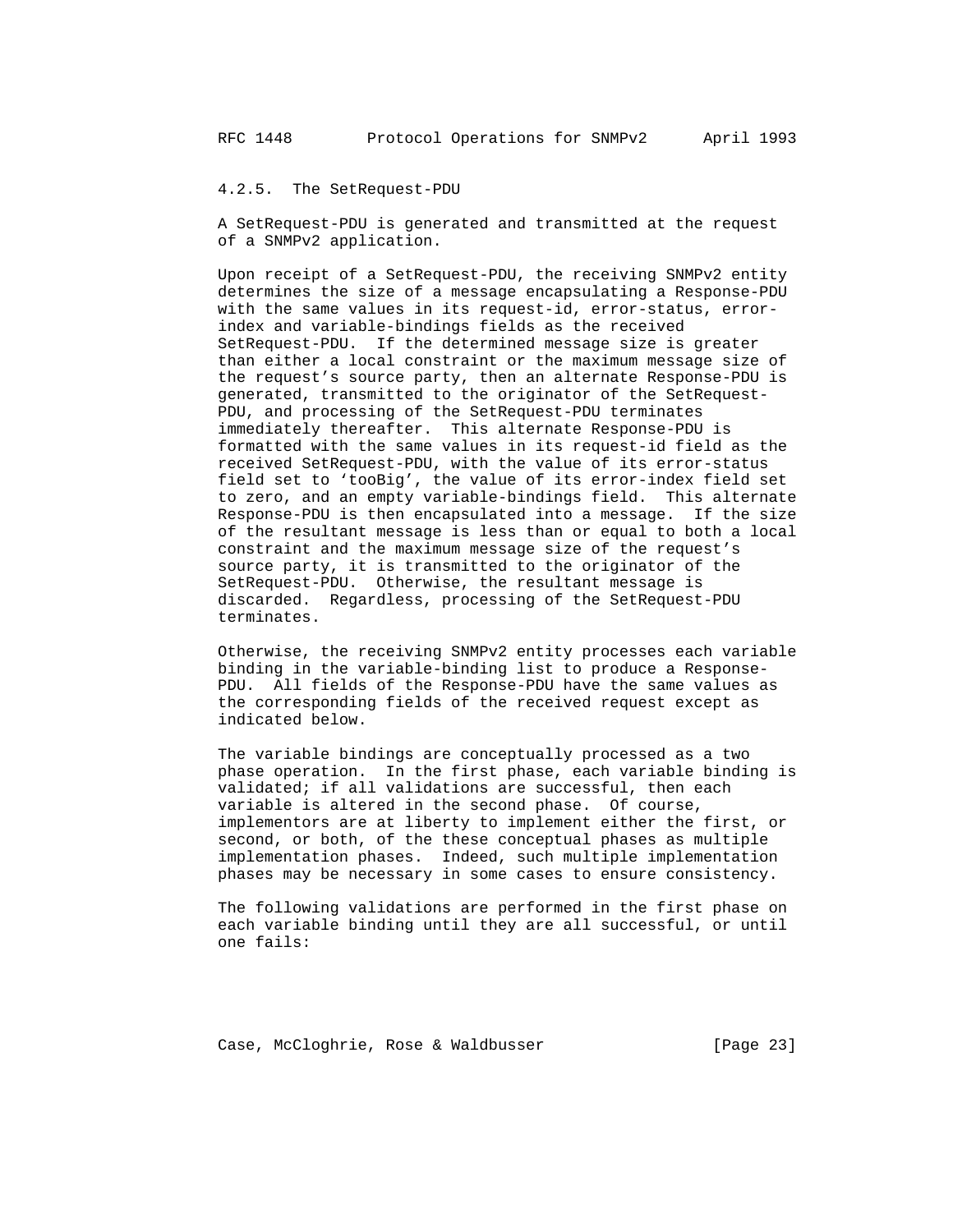- (1) If the variable binding's name specifies a variable which is not accessible by this request, then the value of the Response-PDU's error-status field is set to 'noAccess', and the value of its error-index field is set to the index of the failed variable binding.
- (2) Otherwise, if the variable binding's name specifies a variable which does not exist and could not ever be created, then the value of the Response-PDU's error status field is set to 'noCreation', and the value of its error-index field is set to the index of the failed variable binding.
- (3) Otherwise, if the variable binding's name specifies a variable which exists but can not be modified no matter what new value is specified, then the value of the Response-PDU's error-status field is set to 'notWritable', and the value of its error-index field is set to the index of the failed variable binding.
- (4) Otherwise, if the variable binding's value field specifies, according to the ASN.1 language, a type which is inconsistent with that required for the variable, then the value of the Response-PDU's error-status field is set to 'wrongType', and the value of its error-index field is set to the index of the failed variable binding.
- (5) Otherwise, if the variable binding's value field specifies, according to the ASN.1 language, a length which is inconsistent with that required for the variable, then the value of the Response-PDU's error status field is set to 'wrongLength', and the value of its error-index field is set to the index of the failed variable binding.
- (6) Otherwise, if the variable binding's value field contains an ASN.1 encoding which is inconsistent with that field's ASN.1 tag, then: the value of the Response-PDU's error status field is set to 'wrongEncoding', and the value of its error-index field is set to the index of the failed variable binding.
- (7) Otherwise, if the variable binding's value field specifies a value which could under no circumstances be assigned to the variable, then: the value of the

Case, McCloghrie, Rose & Waldbusser (Page 24)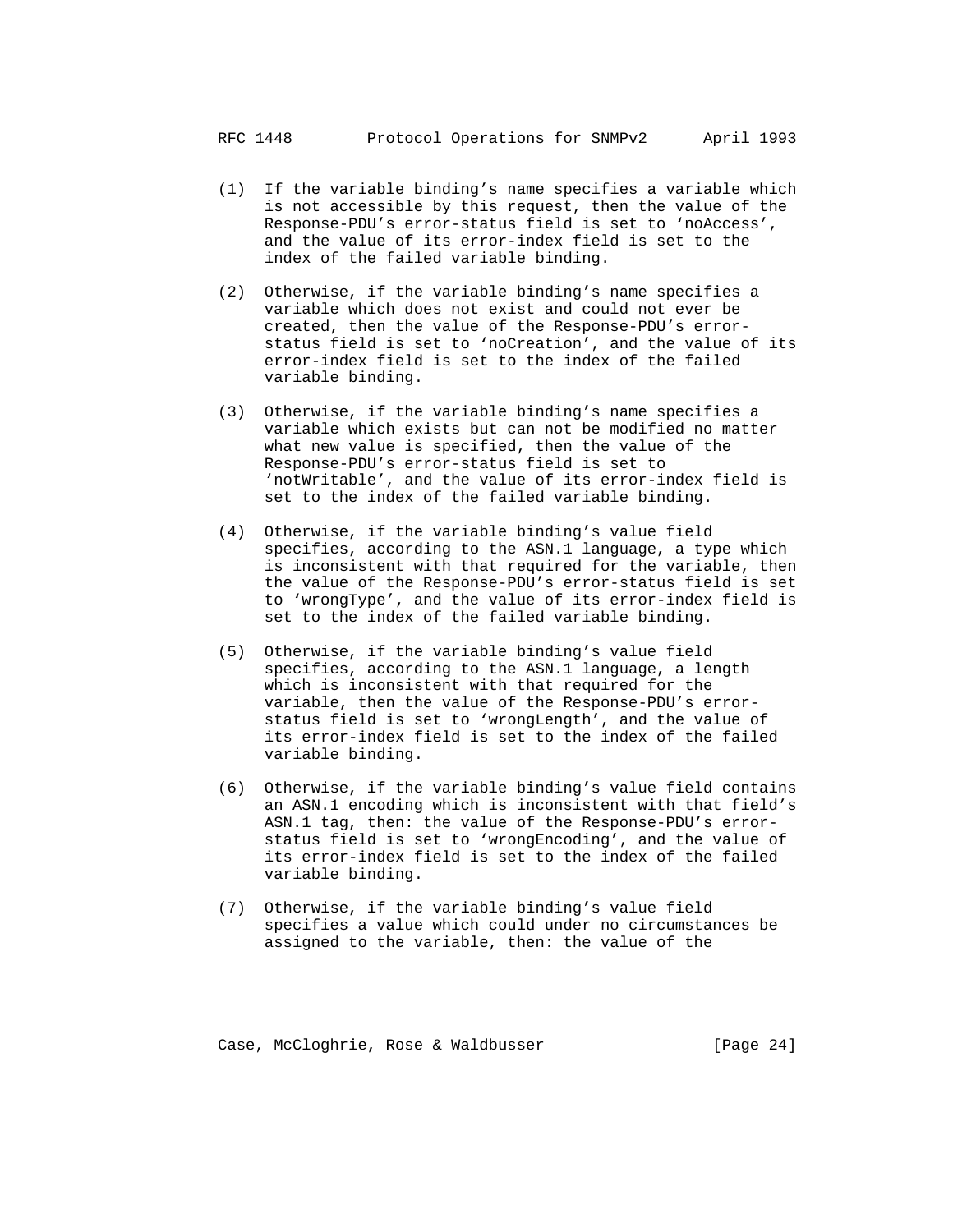Response-PDU's error-status field is set to 'wrongValue', and the value of its error-index field is set to the index of the failed variable binding.

- (8) Otherwise, if the variable binding's name specifies a variable which does not exist but can not be created not under the present circumstances (even though it could be created under other circumstances), then the value of the Response-PDU's error-status field is set to 'inconsistentName', and the value of its error-index field is set to the index of the failed variable binding.
- (9) Otherwise, if the variable binding's value field specifies a value that could under other circumstances be assigned to the variable, but is presently inconsistent, then the value of the Response-PDU's error-status field is set to 'inconsistentValue', and the value of its error-index field is set to the index of the failed variable binding.
- (10) Otherwise, if the assignment of the value specified by the variable binding's value field to the specified variable requires the allocation of a resource which is presently unavailable, then: the value of the Response- PDU's error-status field is set to 'resourceUnavailable', and the value of its error-index field is set to the index of the failed variable binding.
- (11) If the processing of the variable binding fails for a reason other than listed above, then the value of the Response-PDU's error-status field is set to 'genErr', and the value of its error-index field is set to the index of the failed variable binding.
- (12) Otherwise, the validation of the variable binding succeeds.

 At the end of the first phase, if the validation of all variable bindings succeeded, then:

 The value of the Response-PDU's error-status field is set to 'noError' and the value of its error-index field is zero.

 For each variable binding in the request, the named variable is created if necessary, and the specified value is assigned

Case, McCloghrie, Rose & Waldbusser [Page 25]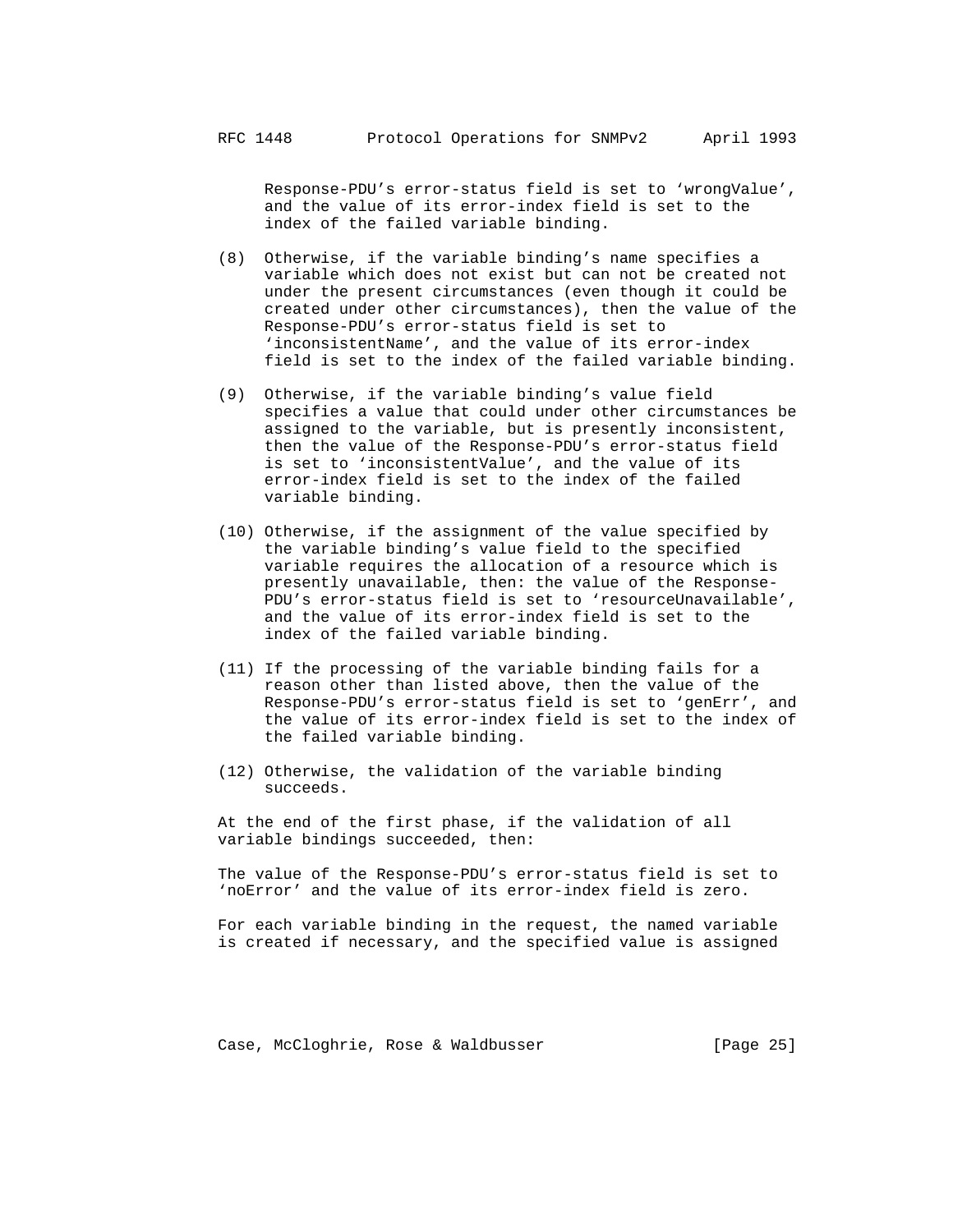to it. Each of these variable assignments occurs as if simultaneously with respect to all other assignments specified in the same request. However, if the same variable is named more than once in a single request, with different associated values, then the actual assignment made to that variable is implementation-specific.

 If any of these assignments fail (even after all the previous validations), then all other assignments are undone, and the Response-PDU is modified to have the value of its error-status field set to 'commitFailed', and the value of its error-index field set to the index of the failed variable binding.

 If and only if it is not possible to undo all the assignments, then the Response-PDU is modified to have the value of its error-status field set to 'undoFailed', and the value of its error-index field is set to zero. Note that implementations are strongly encouraged to take all possible measures to avoid use of either 'commitFailed' or 'undoFailed' - these two error-status codes are not to be taken as license to take the easy way out in an implementation.

 Finally, the generated Response-PDU is encapsulated into a message, and transmitted to the originator of the SetRequest- PDU.

#### 4.2.6. The SNMPv2-Trap-PDU

 A SNMPv2-Trap-PDU is generated and transmitted by a SNMPv2 entity acting in an agent role when an exceptional situation occurs.

 The destination(s) to which a SNMPv2-Trap-PDU is sent is determined by consulting the aclTable [5] to find all entries satisfying the following conditions:

- (1) The value of aclSubject refers to the SNMPv2 entity.
- (2) The value of aclPrivileges allows for the SNMPv2-Trap- PDU.
- (3) aclResources refers to a SNMPv2 context denoting local object resources, and the notification's administratively assigned name is present in the corresponding MIB view.

Case, McCloghrie, Rose & Waldbusser [Page 26]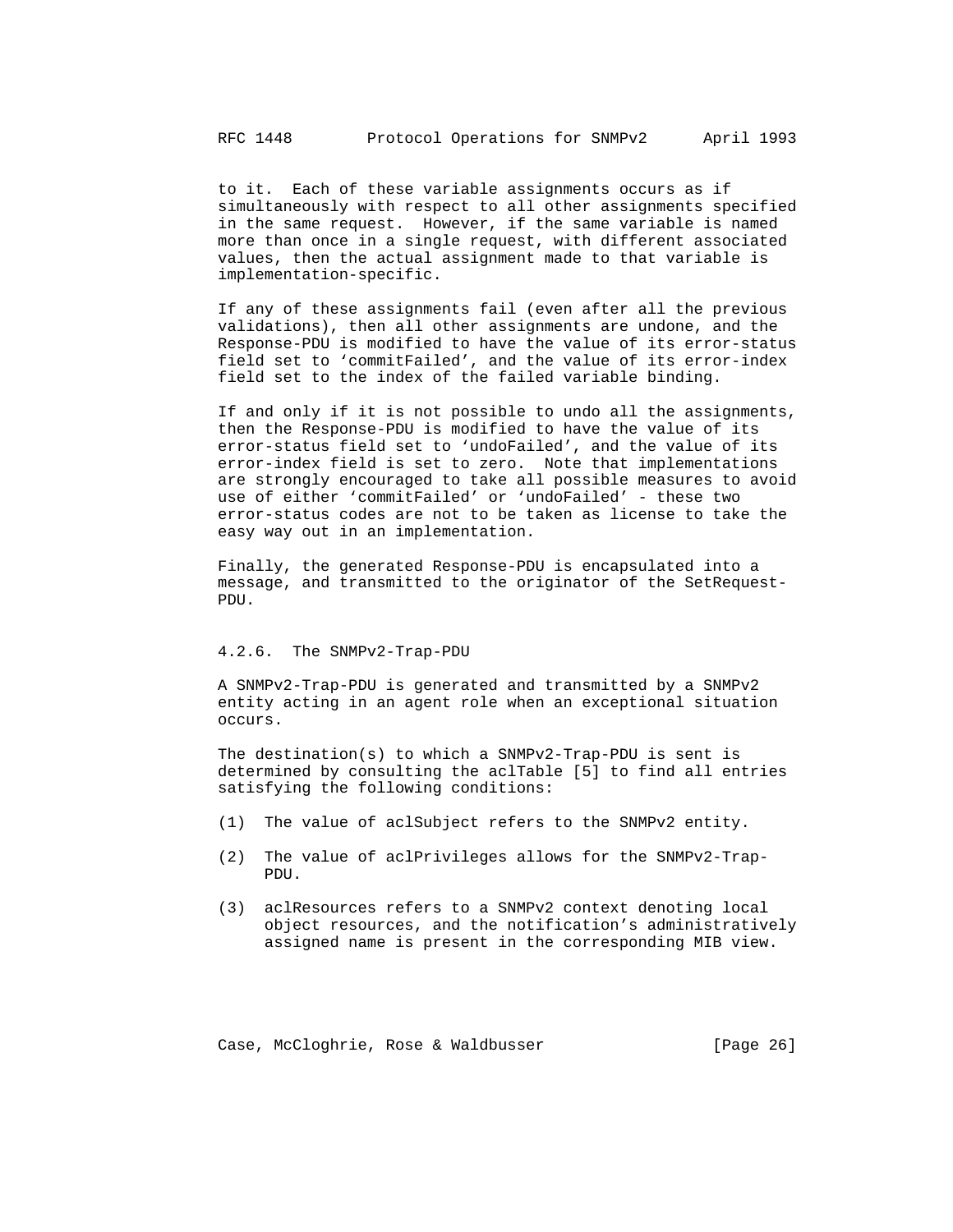(That is, the set of entries in the viewTable [5] for which the instance of viewIndex has the same value as the aclResources's contextViewIndex, define a MIB view which contains the notification's administratively assigned name.)

 (4) If the OBJECTS clause is present in the invocation of the corresponding NOTIFICATION-TYPE macro, then the correspondent variables are all present in the MIB view corresponding to aclResource.

 Then, for each entry satisfying these conditions, a SNMPv2- Trap-PDU is sent from aclSubject with context aclResources to aclTarget. The instance of snmpTrapNumbers [11] corresponding to aclTarget is incremented, and is used as the request-id field of the SNMPv2-Trap-PDU. Then, the variable-bindings field are constructed as:

- (1) The first variable is sysUpTime.0 [9].
- (2) The second variable is snmpTrapOID.0 [11], which contains the administratively assigned name of the notification.
- (3) If the OBJECTS clause is present in the invocation of the corresponding NOTIFICATION-TYPE macro, then each corresponding variable is copied, in order, to the variable-bindings field.
- (4) At the option of the SNMPv2 entity acting in an agent role, additional variables may follow in the variable bindings field.

#### 4.2.7. The InformRequest-PDU

 An InformRequest-PDU is generated and transmitted at the request an application in a SNMPv2 entity acting in a manager role, that wishes to notify another application (in a SNMPv2 entity also acting in a manager role) of information in the MIB View of a party local to the sending application.

 The destination(s) to which an InformRequest-PDU is sent is determined by inspecting the snmpEventNotifyTable [12], or as specified by the requesting application. The first two variable bindings in the variable binding list of an

Case, McCloghrie, Rose & Waldbusser [Page 27]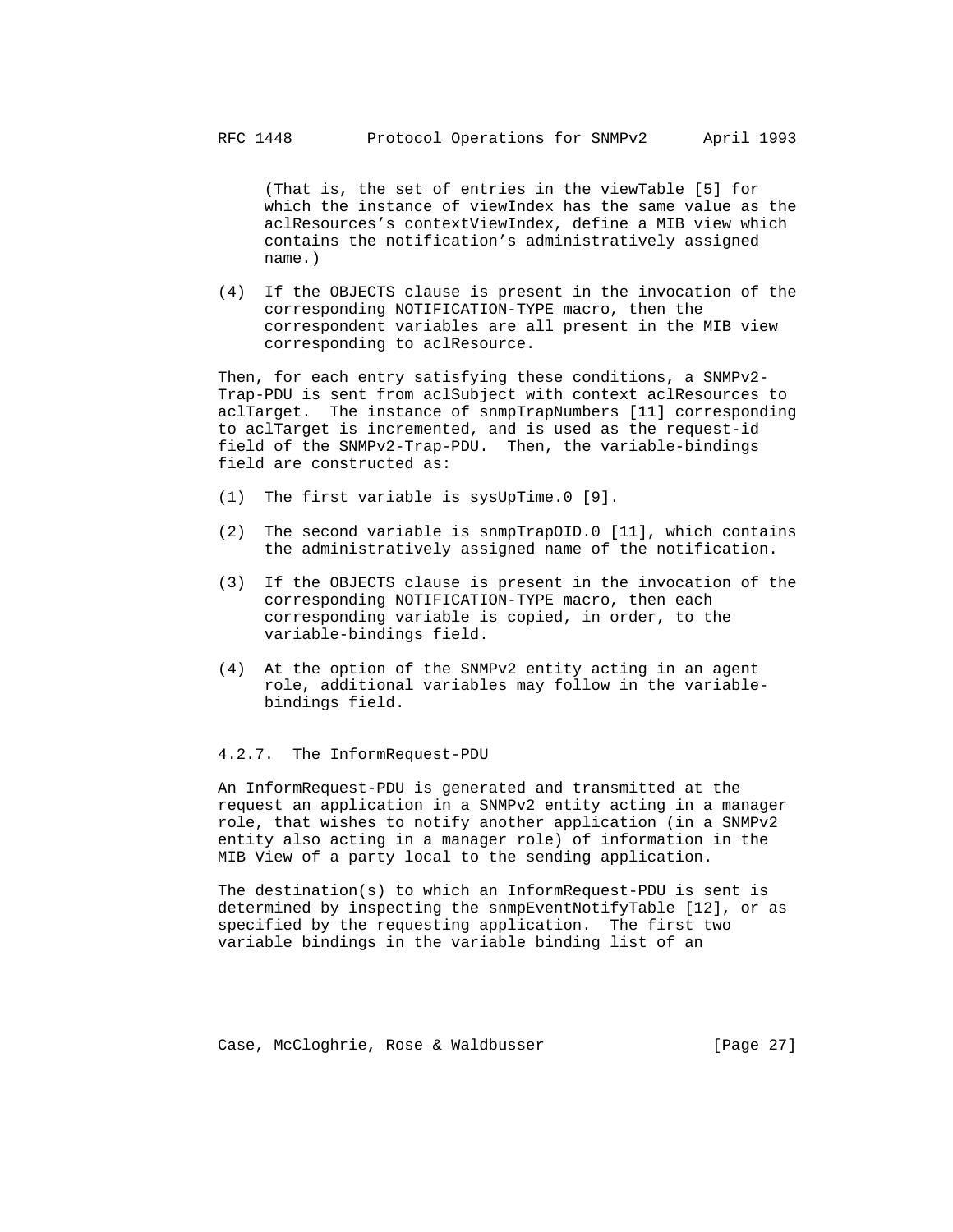InformRequest-PDU are sysUpTime.0 [9] and snmpEventID.i [12] respectively. If the OBJECTS clause is present in the invocation of the corresponding NOTIFICATION-TYPE macro, then each corresponding variable, as instantiated by this notification, is copied, in order, to the variable-bindings field.

 Upon receipt of an InformRequest-PDU, the receiving SNMPv2 entity determines the size of a message encapsulating a Response-PDU with the same values in its request-id, error status, error-index and variable-bindings fields as the received InformRequest-PDU. If the determined message size is greater than either a local constraint or the maximum message size of the request's source party, then an alternate Response-PDU is generated, transmitted to the originator of the InformRequest-PDU, and processing of the InformRequest-PDU terminates immediately thereafter. This alternate Response- PDU is formatted with the same values in its request-id field as the received InformRequest-PDU, with the value of its error-status field set to 'tooBig', the value of its error index field set to zero, and an empty variable-bindings field. This alternate Response-PDU is then encapsulated into a message. If the size of the resultant message is less than or equal to both a local constraint and the maximum message size of the request's source party, it is transmitted to the originator of the InformRequest-PDU. Otherwise, the resultant message is discarded. Regardless, processing of the InformRequest-PDU terminates.

Otherwise, the receiving SNMPv2 entity:

- (1) presents its contents to the appropriate SNMPv2 application;
- (2) generates a Response-PDU with the same values in its request-id and variable-bindings fields as the received InformRequest-PDU, with the value of its error-status field is set to 'noError' and the value of its error index field is zero; and
- (3) transmits the generated Response-PDU to the originator of the InformRequest-PDU.

Case, McCloghrie, Rose & Waldbusser [Page 28]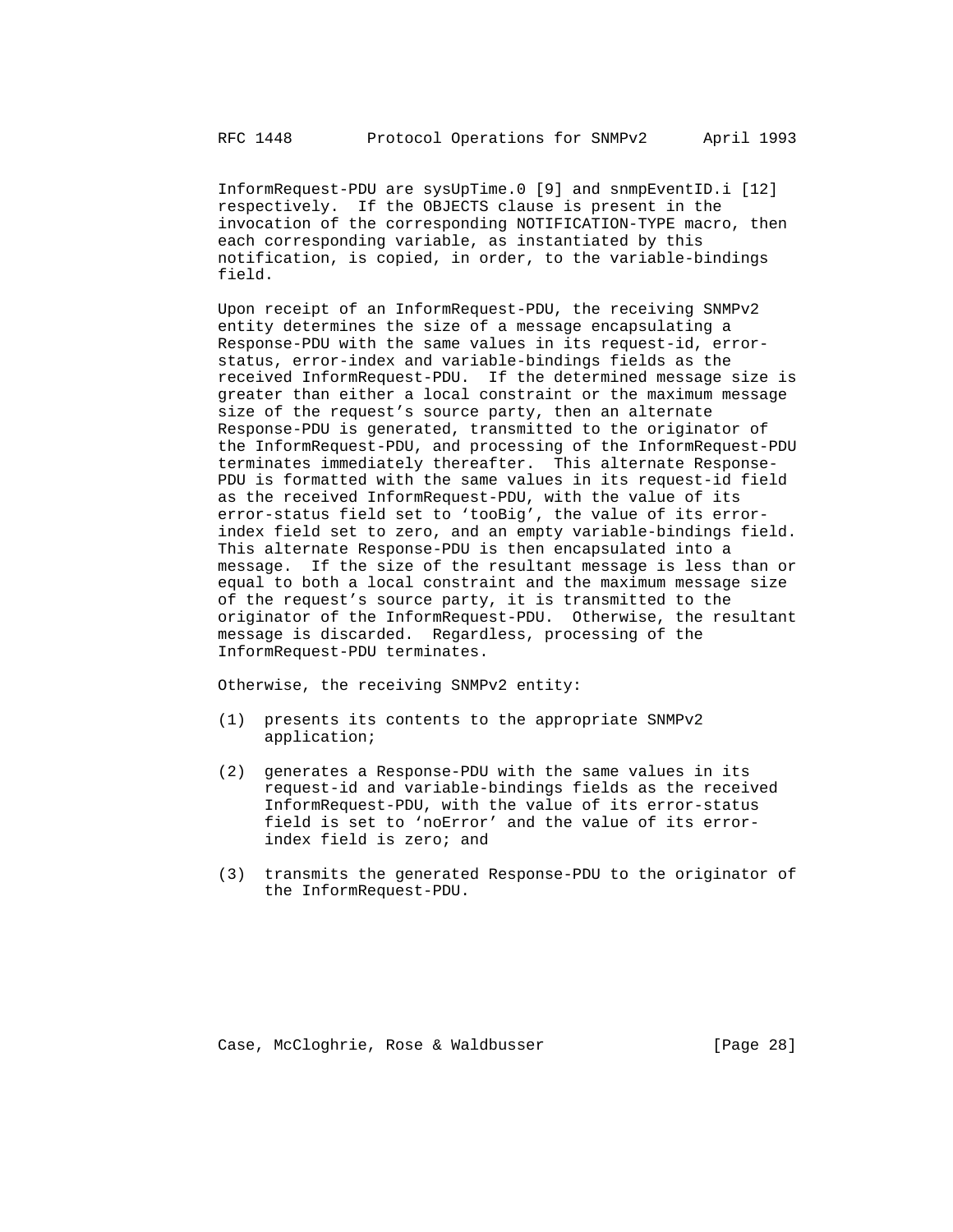RFC 1448 Protocol Operations for SNMPv2 April 1993

5. Acknowledgements

 This document is based, in part, on RFC 1157. The mechanism for bulk retrieval is influenced by many experiments, including RFC1187 and also Greg Satz's work on SNMP over TCP.

 Finally, the comments of the SNMP version 2 working group are gratefully acknowledged:

 Beth Adams, Network Management Forum Steve Alexander, INTERACTIVE Systems Corporation David Arneson, Cabletron Systems Toshiya Asaba Fred Baker, ACC Jim Barnes, Xylogics, Inc. Brian Bataille Andy Bierman, SynOptics Communications, Inc. Uri Blumenthal, IBM Corporation Fred Bohle, Interlink Jack Brown Theodore Brunner, Bellcore Stephen F. Bush, GE Information Services Jeffrey D. Case, University of Tennessee, Knoxville John Chang, IBM Corporation Szusin Chen, Sun Microsystems Robert Ching Chris Chiotasso, Ungermann-Bass Bobby A. Clay, NASA/Boeing John Cooke, Chipcom Tracy Cox, Bellcore Juan Cruz, Datability, Inc. David Cullerot, Cabletron Systems Cathy Cunningham, Microcom James R. (Chuck) Davin, Bellcore Michael Davis, Clearpoint Mike Davison, FiberCom Cynthia DellaTorre, MITRE Taso N. Devetzis, Bellcore Manual Diaz, DAVID Systems, Inc. Jon Dreyer, Sun Microsystems David Engel, Optical Data Systems Mike Erlinger, Lexcel Roger Fajman, NIH Daniel Fauvarque, Sun Microsystems Karen Frisa, CMU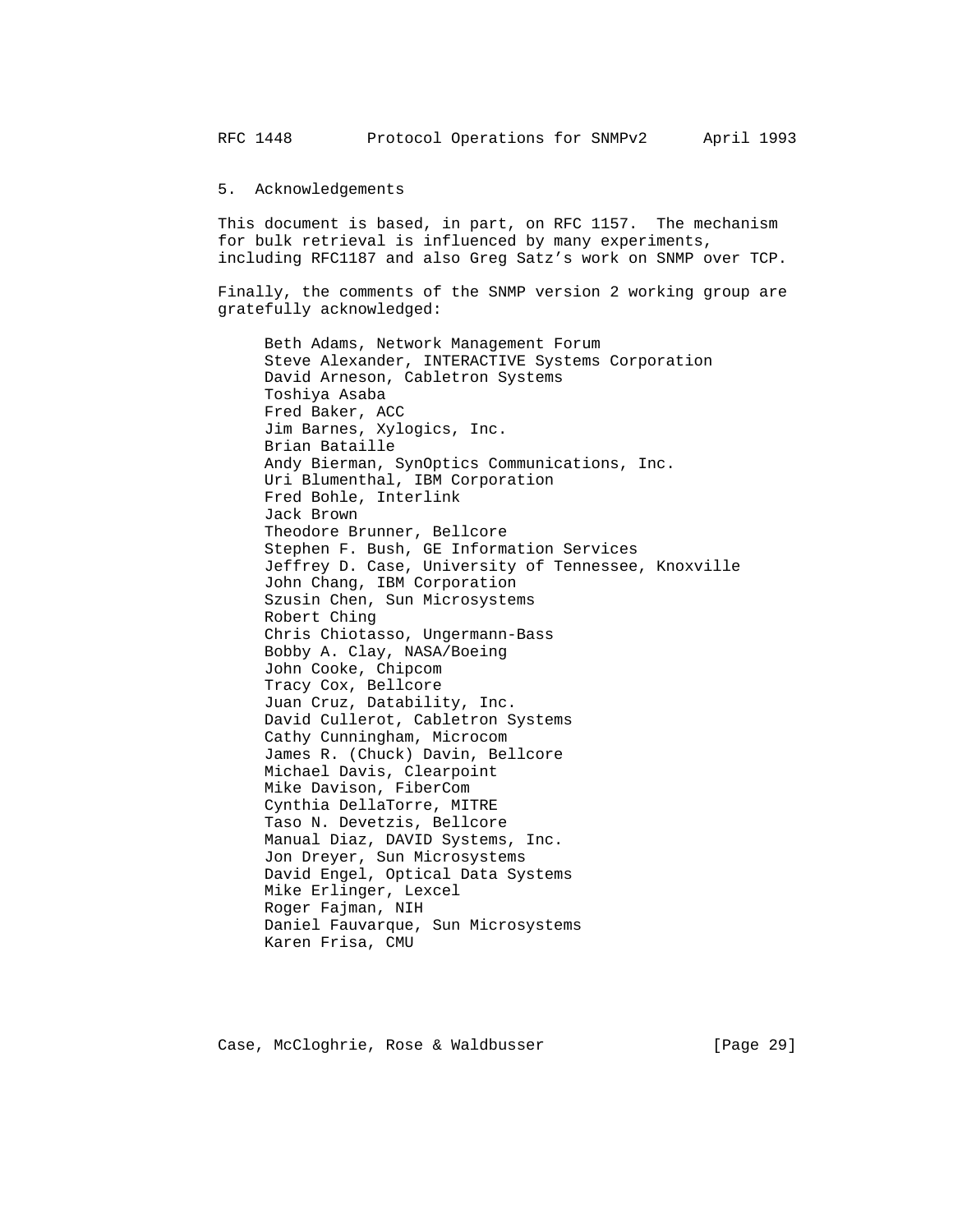Shari Galitzer, MITRE Shawn Gallagher, Digital Equipment Corporation Richard Graveman, Bellcore Maria Greene, Xyplex, Inc. Michel Guittet, Apple Robert Gutierrez, NASA Bill Hagerty, Cabletron Systems Gary W. Haney, Martin Marietta Energy Systems Patrick Hanil, Nokia Telecommunications Matt Hecht, SNMP Research, Inc. Edward A. Heiner, Jr., Synernetics Inc. Susan E. Hicks, Martin Marietta Energy Systems Geral Holzhauer, Apple John Hopprich, DAVID Systems, Inc. Jeff Hughes, Hewlett-Packard Robin Iddon, Axon Networks, Inc. David Itusak Kevin M. Jackson, Concord Communications, Inc. Ole J. Jacobsen, Interop Company Ronald Jacoby, Silicon Graphics, Inc. Satish Joshi, SynOptics Communications, Inc. Frank Kastenholz, FTP Software Mark Kepke, Hewlett-Packard Ken Key, SNMP Research, Inc. Zbiginew Kielczewski, Eicon Jongyeoi Kim Andrew Knutsen, The Santa Cruz Operation Michael L. Kornegay, VisiSoft Deirdre C. Kostik, Bellcore Cheryl Krupczak, Georgia Tech Mark S. Lewis, Telebit David Lin David Lindemulder, AT&T/NCR Ben Lisowski, Sprint David Liu, Bell-Northern Research John Lunny, The Wollongong Group Robert C. Lushbaugh Martin, Marietta Energy Systems Michael Luufer, BBN Carl Madison, Star-Tek, Inc. Keith McCloghrie, Hughes LAN Systems Evan McGinnis, 3Com Corporation Bill McKenzie, IBM Corporation Donna McMaster, SynOptics Communications, Inc. John Medicke, IBM Corporation Doug Miller, Telebit

Case, McCloghrie, Rose & Waldbusser [Page 30]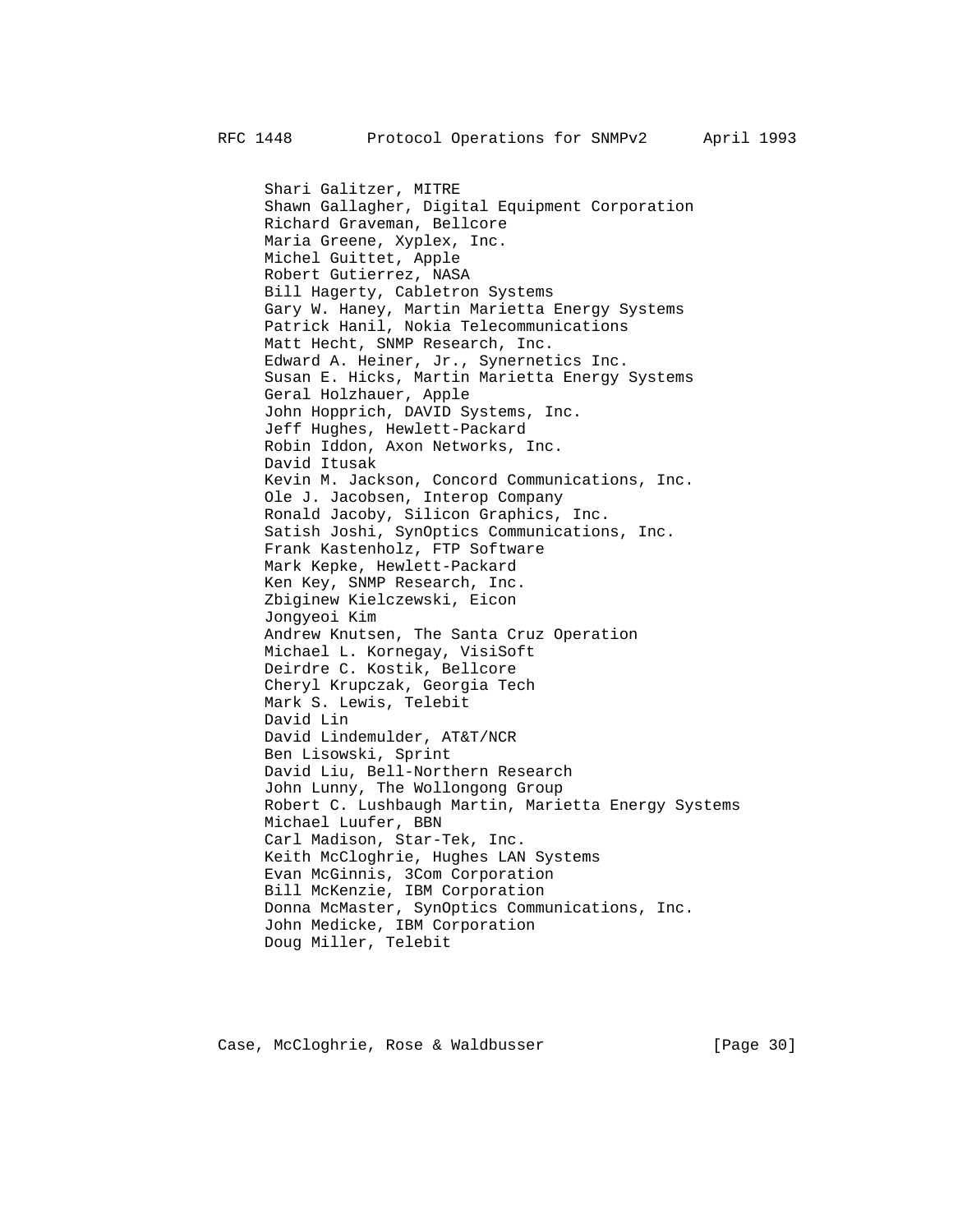Dave Minnich, FiberCom Mohammad Mirhakkak, MITRE Rohit Mital, Protools George Mouradian, AT&T Bell Labs Patrick Mullaney, Cabletron Systems Dan Myers, 3Com Corporation Rina Nathaniel, Rad Network Devices Ltd. Hien V. Nguyen, Sprint Mo Nikain Tom Nisbet William B. Norton, MERIT Steve Onishi, Wellfleet Communications, Inc. David T. Perkins, SynOptics Communications, Inc. Carl Powell, BBN Ilan Raab, SynOptics Communications, Inc. Richard Ramons, AT&T Venkat D. Rangan, Metric Network Systems, Inc. Louise Reingold, Sprint Sam Roberts, Farallon Computing, Inc. Kary Robertson, Concord Communications, Inc. Dan Romascanu, Lannet Data Communications Ltd. Marshall T. Rose, Dover Beach Consulting, Inc. Shawn A. Routhier, Epilogue Technology Corporation Chris Rozman Asaf Rubissa, Fibronics Jon Saperia, Digital Equipment Corporation Michael Sapich Mike Scanlon, Interlan Sam Schaen, MITRE John Seligson, Ultra Network Technologies Paul A. Serice, Corporation for Open Systems Chris Shaw, Banyan Systems Timon Sloane Robert Snyder, Cisco Systems Joo Young Song Roy Spitier, Sprint Einar Stefferud, Network Management Associates John Stephens, Cayman Systems, Inc. Robert L. Stewart, Xyplex, Inc. (chair) Kaj Tesink, Bellcore Dean Throop, Data General Ahmet Tuncay, France Telecom-CNET Maurice Turcotte, Racal Datacom Warren Vik, INTERACTIVE Systems Corporation Yannis Viniotis

Case, McCloghrie, Rose & Waldbusser [Page 31]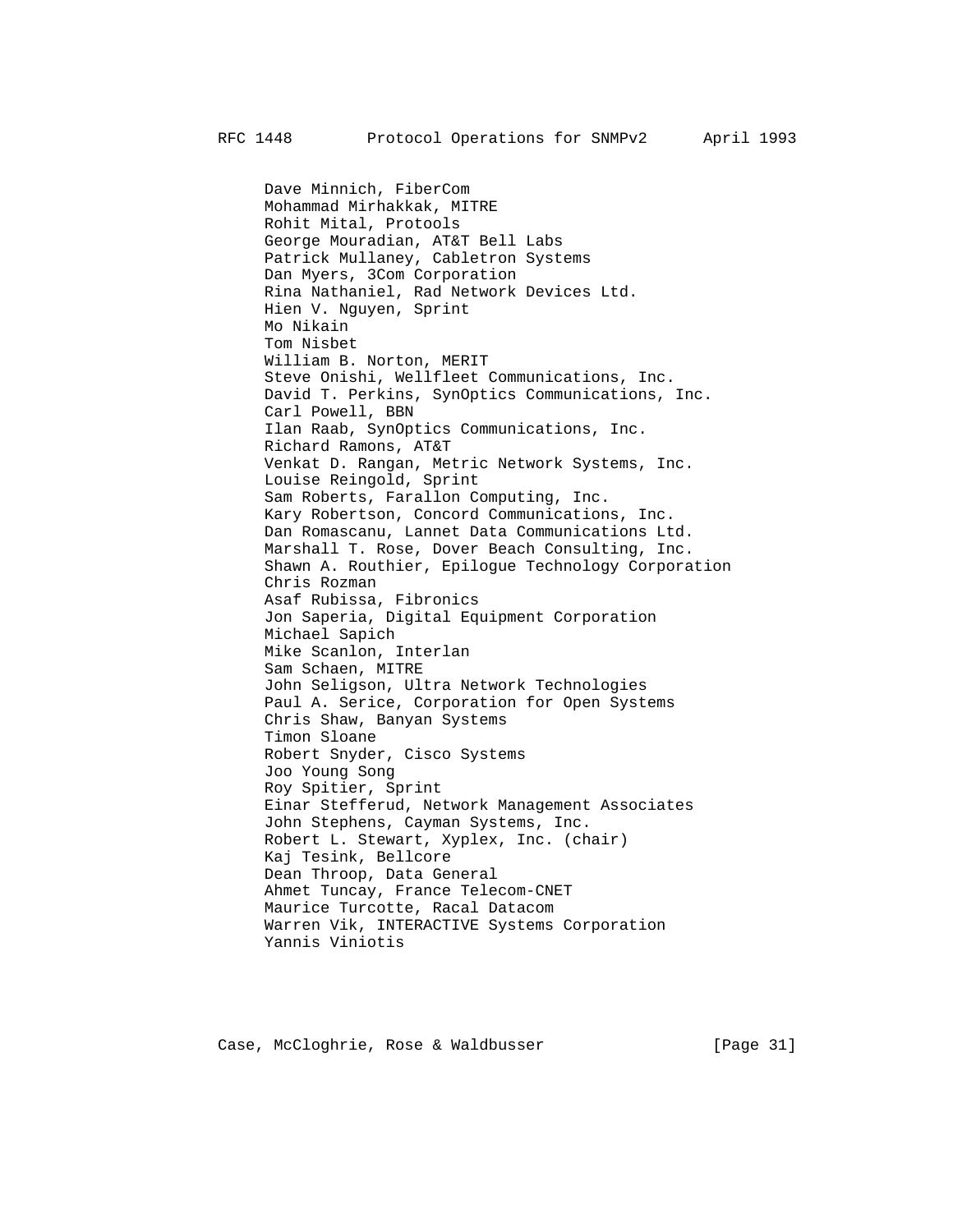Steven L. Waldbusser, Carnegie Mellon Universitty Timothy M. Walden, ACC Alice Wang, Sun Microsystems James Watt, Newbridge Luanne Waul, Timeplex Donald E. Westlake III, Digital Equipment Corporation Gerry White Bert Wijnen, IBM Corporation Peter Wilson, 3Com Corporation Steven Wong, Digital Equipment Corporation Randy Worzella, IBM Corporation Daniel Woycke, MITRE Honda Wu Jeff Yarnell, Protools Chris Young, Cabletron Kiho Yum, 3Com Corporation

Case, McCloghrie, Rose & Waldbusser [Page 32]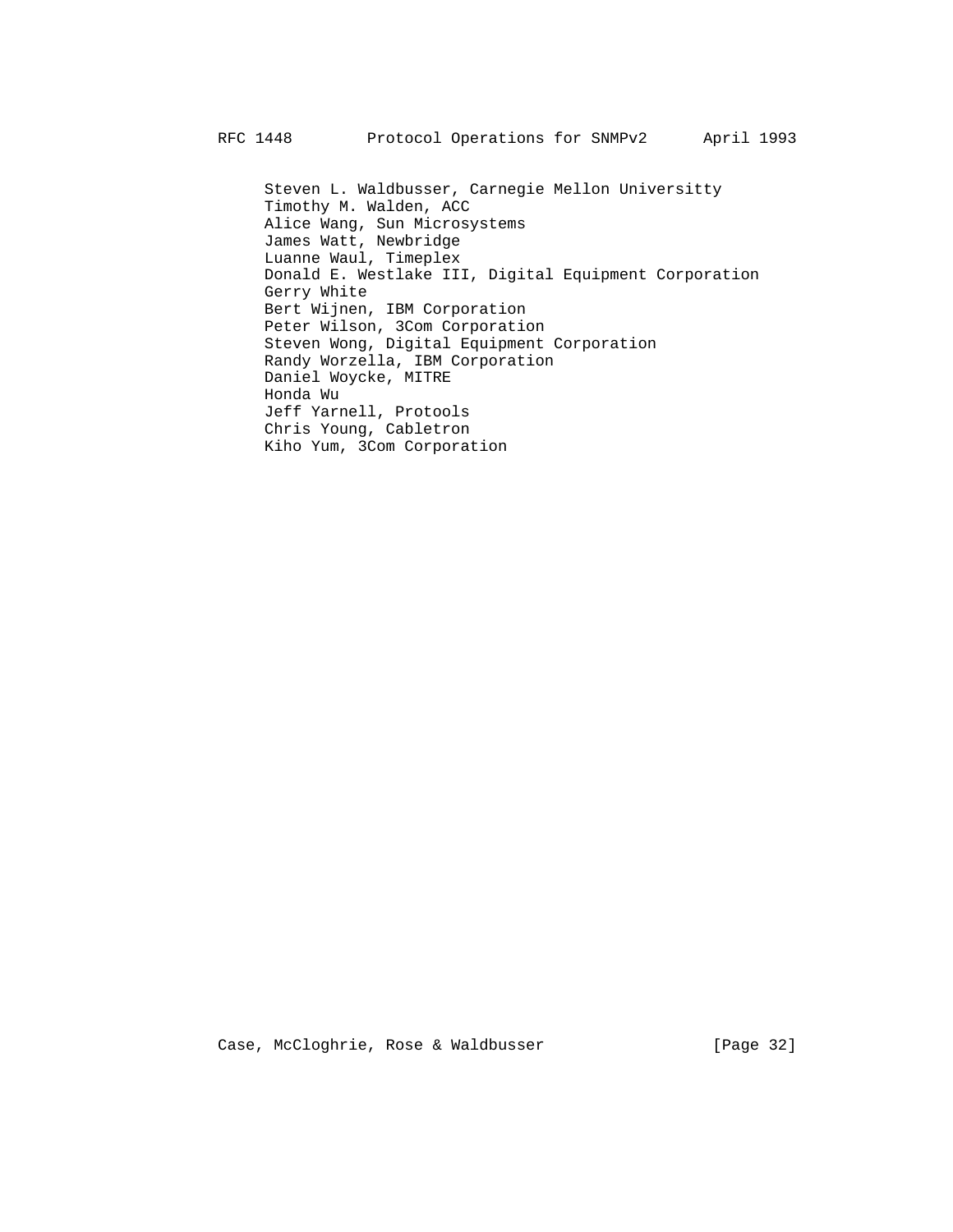# 6. References

- [1] Information processing systems Open Systems Interconnection - Specification of Abstract Syntax Notation One (ASN.1), International Organization for Standardization. International Standard 8824, (December, 1987).
- [2] Case, J., McCloghrie, K., Rose, M., and Waldbusser, S., "Structure of Management Information for version 2 of the Simple Network Management Protocol (SNMPv2)", RFC 1442, SNMP Research, Inc., Hughes LAN Systems, Dover Beach Consulting, Inc., Carnegie Mellon University, April 1993.
- [3] Galvin, J., and McCloghrie, K., "Administrative Model for version 2 of the Simple Network Management Protocol (SNMPv2)", RFC 1445, Trusted Information Systems, Hughes LAN Systems, April 1993.
- [4] Case, J., McCloghrie, K., Rose, M., and Waldbusser, S., "Textual Conventions for version 2 of the the Simple Network Management Protocol (SNMPv2)", RFC 1443, SNMP Research, Inc., Hughes LAN Systems, Dover Beach Consulting, Inc., Carnegie Mellon University, April 1993.
- [5] McCloghrie, K., and Galvin, J., "Party MIB for version 2 of the Simple Network Management Protocol (SNMPv2)", RFC 1447, Hughes LAN Systems, Trusted Information Systems, April 1993.
- [6] C. Kent, J. Mogul, Fragmentation Considered Harmful, Proceedings, ACM SIGCOMM '87, Stowe, VT, (August 1987).
- [7] Case, J., McCloghrie, K., Rose, M., and Waldbusser, S., "Transport Mappings for version 2 of the Simple Network Management Protocol (SNMPv2)", RFC 1449, SNMP Research, Inc., Hughes LAN Systems, Dover Beach Consulting, Inc., Carnegie Mellon University, April 1993.
- [8] Postel, J., "User Datagram Protocol", STD 6, RFC 768, USC/Information Sciences Institute, August 1980.
- [9] McCloghrie, K., and Rose, M., "Management Information Base for Network Management of TCP/IP-based internets: MIB-II", STD 17, RFC 1213, March 1991.

Case, McCloghrie, Rose & Waldbusser [Page 33]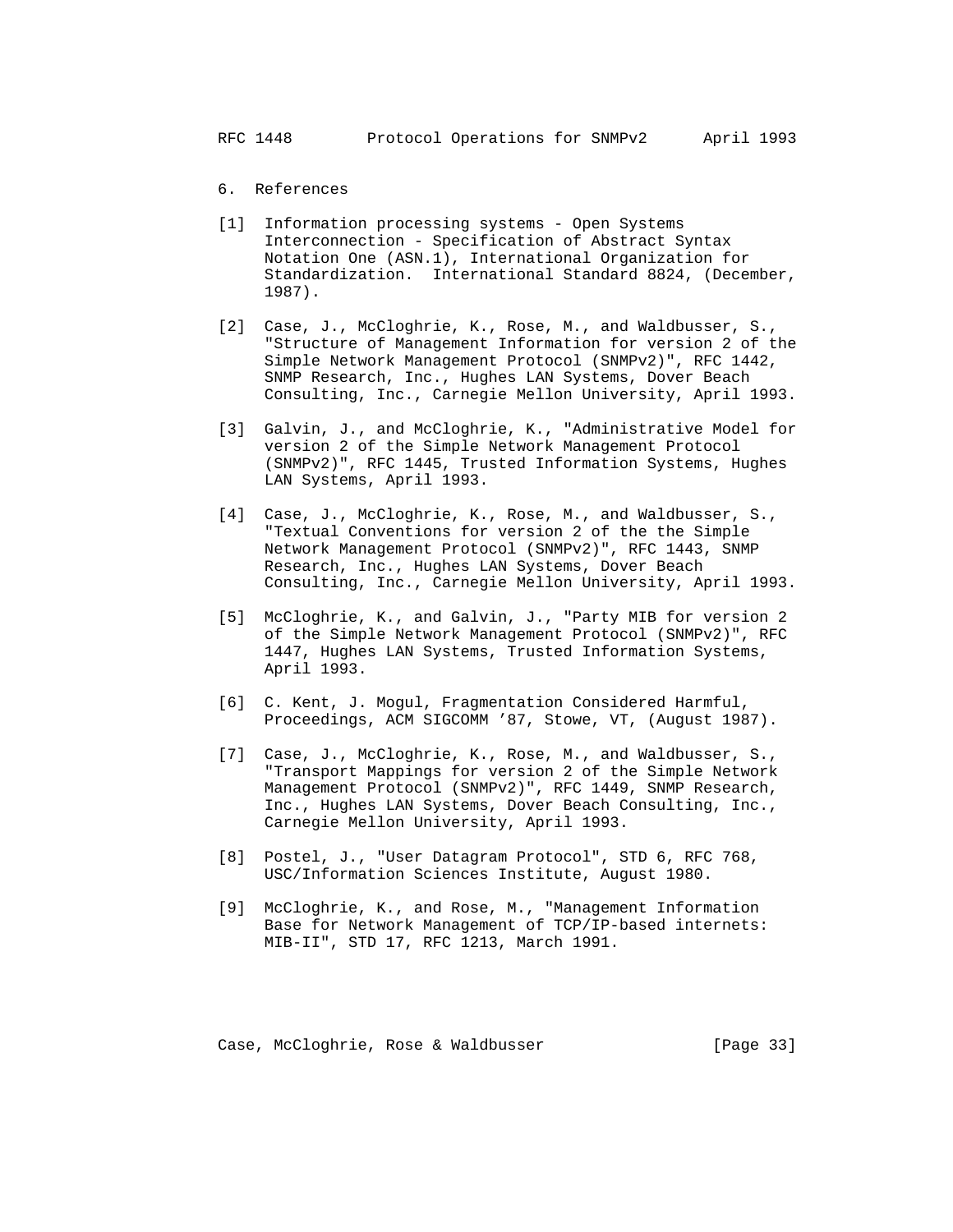- [10] Case, J., McCloghrie, K., Rose, M., and Waldbusser, S., "Coexistence between version 1 and version 2 of the Internet-standard Network Management Framework", RFC 1452, SNMP Research, Inc., Hughes LAN Systems, Dover Beach Consulting, Inc., Carnegie Mellon University, April 1993.
- [11] Case, J., McCloghrie, K., Rose, M., and Waldbusser, S., "Management Information Base for version 2 of the Simple Network Management Protocol (SNMPv2)", RFC 1450, SNMP Research, Inc., Hughes LAN Systems, Dover Beach Consulting, Inc., Carnegie Mellon University, April 1993.
- [12] Case, J., McCloghrie, K., Rose, M., and Waldbusser, S., "Manager-to-Manager Management Information Base", RFC 1451, SNMP Research, Inc., Hughes LAN Systems, Dover Beach Consulting, Inc., Carnegie Mellon University, April 1993.